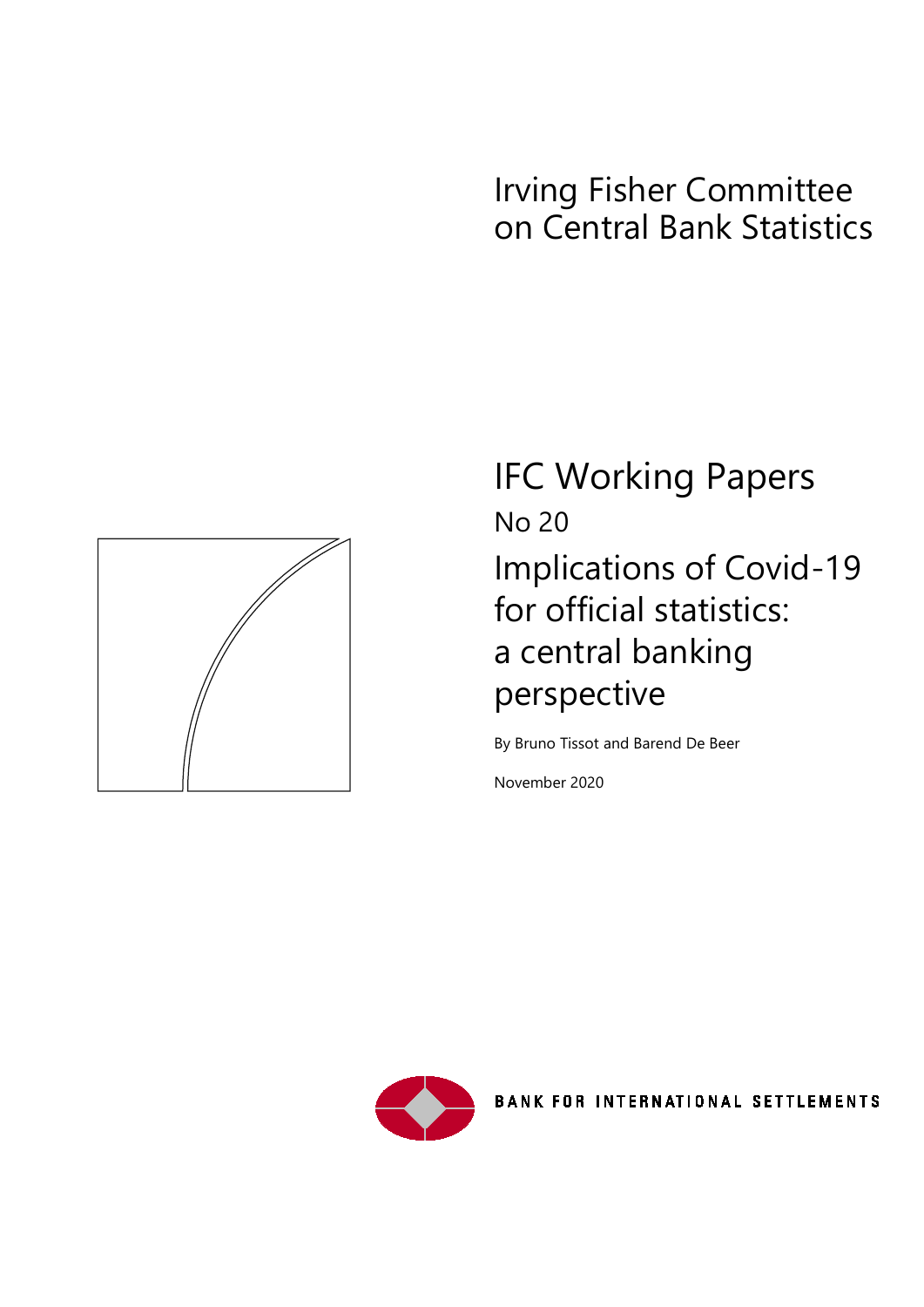IFC Working Papers are written by the staff of member institutions of the Irving Fisher Committee on Central Bank Statistics, and from time to time by, or in cooperation with, economists and statisticians from other institutions. The views expressed in them are those of their authors and not necessarily the views of the IFC, its member institutions or the Bank for International Settlements.

This publication is available on the BIS website [\(www.bis.org\)](http://www.bis.org/).

*© Bank for International Settlements 2020. All rights reserved. Brief excerpts may be reproduced or translated provided the source is stated.*

ISSN 1991-7511 (online) ISBN 978-92-9259-437-4 (online)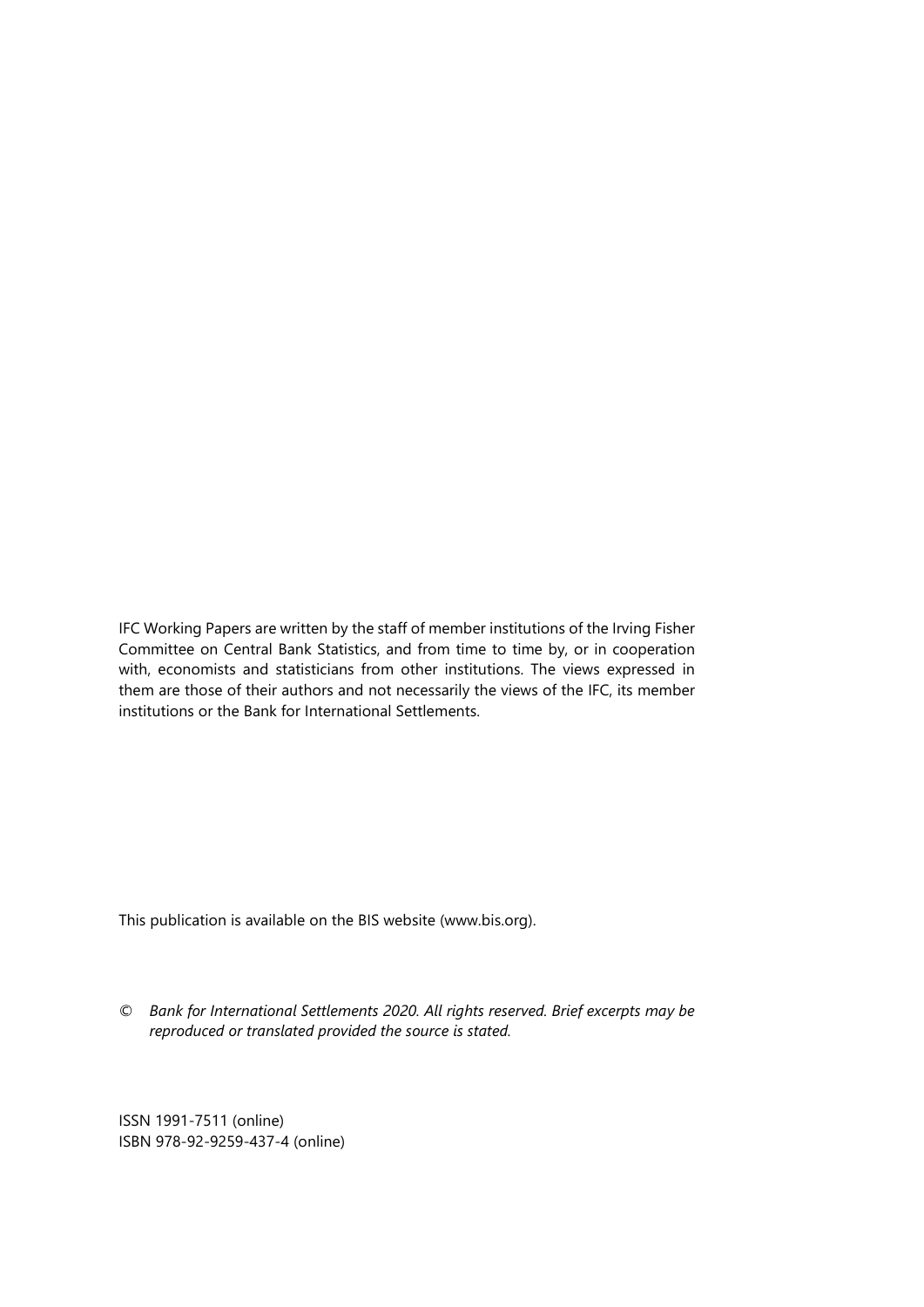## <span id="page-2-0"></span>Implications of Covid-19 for official statistics: a central banking perspective

Bruno Tissot and Barend De Beer<sup>[1](#page-2-1)</sup>

#### **Contents**

|    | Implications of Covid-19 for official statistics: a central banking perspective1    |  |
|----|-------------------------------------------------------------------------------------|--|
|    |                                                                                     |  |
|    |                                                                                     |  |
| 1. |                                                                                     |  |
|    |                                                                                     |  |
|    |                                                                                     |  |
|    | Box: Examples of difficulties faced by central bank users of official statistics  8 |  |
| 2. |                                                                                     |  |
|    |                                                                                     |  |
|    | Revising statistical frameworks to better support policy making14                   |  |
| 3. |                                                                                     |  |
|    |                                                                                     |  |
|    | Revamping macroeconomic statistical frameworks by leveraging on                     |  |
|    | Supporting users' experience with statistics by promoting data sharing and          |  |
|    |                                                                                     |  |

<span id="page-2-1"></span><sup>1</sup> Respectively Head of Statistics & Research Support, Bank for International Settlements (BIS) & Head of the Secretariat of the Irving Fisher Committee on Central Bank Statistics (IFC) [\(bruno.tissot@bis.org\)](mailto:bruno.tissot@bis.org); and Economic Statistics Department, South African Reserve Bank [\(barend.debeer@resbank.co.za\)](mailto:barend.debeer@resbank.co.za).

We very much thank Patrick McGuire, Francois Mouriaux, Gloria Peña, Gianmatteo Carlo Piazza, José María Serena Garralda and Goetz von Peter for their helpful comments and suggestions.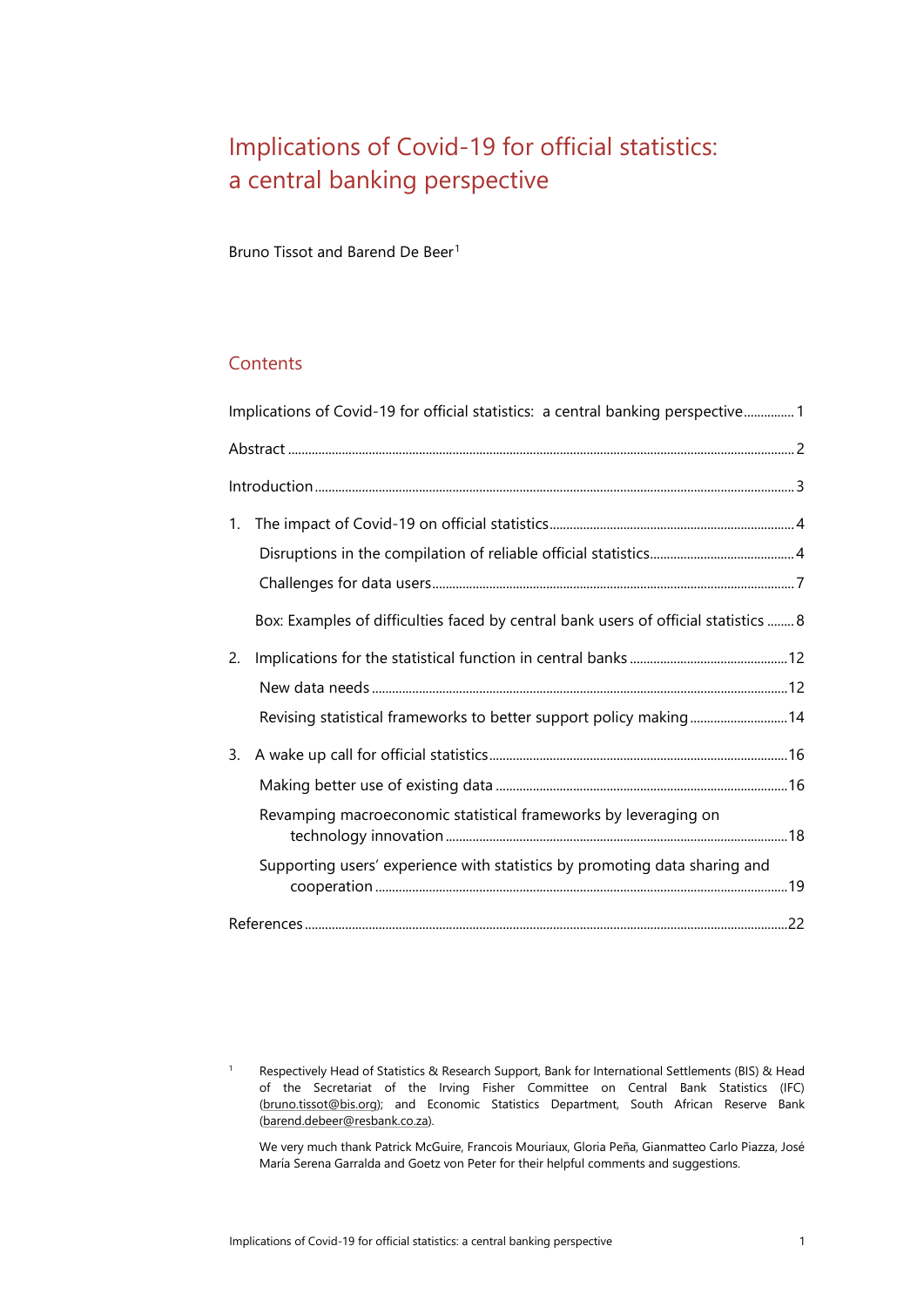### <span id="page-3-0"></span>**Abstract**

The impact of the Covid-19 pandemic on official statistics has been a particularly relevant issue for central banks, as both producers and users of data. As producers, they have been confronted with statistical data gaps that arose and also involved in methodological interventions to address the related challenges. As users of statistics, they needed information to pursue their monetary and financial stability policy objectives in the face of the sharp disruptions caused by the pandemic. The experience of statisticians in various central banks weathering this storm highlighted three main lessons. A first, somewhat reassuring one is the importance of the international efforts made since the 2007–09 Great Financial Crisis to build betterquality, more comprehensive, flexible and integrated statistics. A second lesson is that, despite recent progress, many data gaps remain that have been exacerbated by the crisis. Thirdly, the pandemic also underscored the need to go beyond the "standard" offering of official statistics especially in crisis times. A key requirement is to have more timely, frequent and well-documented indicators to guide policy. Addressing these needs calls for fully exploiting the data sources available, promoting greater data sharing among official statistics producers as well as considering alternative, "big data" sources as a complement to official statistics.

Keywords: Big data, administrative sources, data gaps, statistical methods, public policy.

<span id="page-3-1"></span>JEL classification: C18, C82, E58, E66, F30, O30.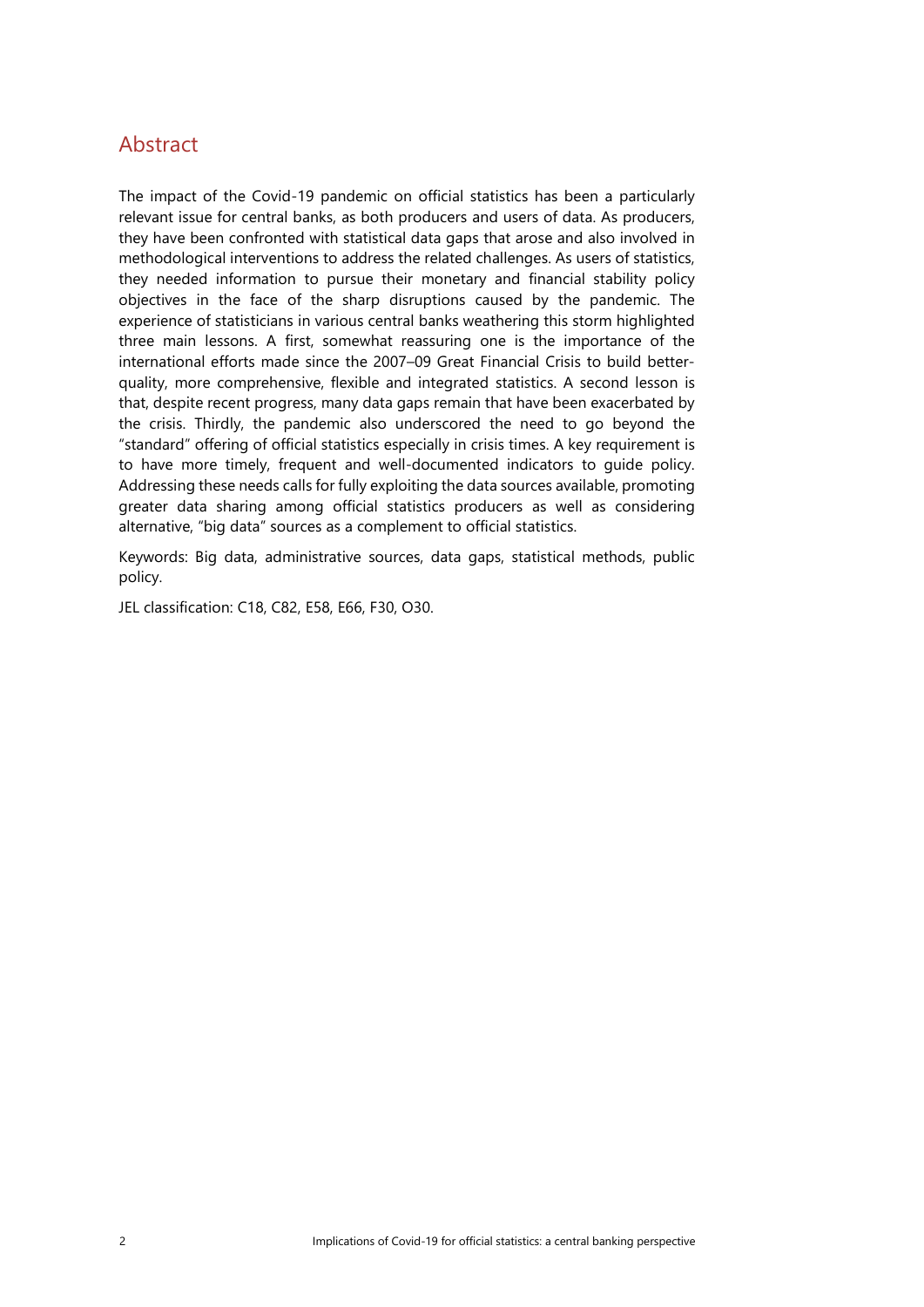"The trouble with our times is that the future is not what it used to be" Paul Valery

### Introduction

The impact of the Covid-19 pandemic (CV19) on official statistics has been a particularly **relevant issue for central banks, as both producers and users of data**. As producers, they have been confronted with statistical data gaps that arose and also involved in methodological interventions to address the challenges caused by the pandemic. As users of statistics, central banks needed information to pursue their monetary and financial stability policy objectives in the face of the sharp disruptions caused by the pandemic. The experience of statisticians in various central banks weathering this storm highlighted three main lessons.

A first, somewhat reassuring lesson is that the occurrence of CV19 underscored the **importance of the international efforts made since the 2007–09 Great Financial Crisis (GFC)**, especially in the context of the Data Gaps Initiative (DGI) endorsed by the G[2](#page-4-0)0, $^2$  to build better-quality, more comprehensive, flexible where relevant, and integrated statistics (FSB and IMF (2009)). As the pandemic struck, policy makers had at their disposal a wealth of statistics that would have been barely available a few years ago. In particular, central banks and financial supervisors realised the potential benefits of accessing very granular data on financial instruments such as loans and debt securities as well as on the balance sheets of key financial institutions. These more granular and deeper "chests" of statistics compiled from input data enabled them to better understand the impact that their measures could potentially have on the economy – such as increased liquidity measures, adjusted financing mechanisms for commercial banks, and other relief measures.

The second lesson is that, despite recent progress, **many data gaps remain that have been exacerbated by the crisis**. This is particularly the case for financial accounts: the ongoing crisis is likely to lead to unprecedented public and private debt levels, calling for a better understanding of the financial interlinkages in the economies, as well as of the distribution of revenues and assets among economic agents. Associated financial risks remain hard to assess in many places, a difficulty that has been reinforced by the impact of financial innovation (eg emergence of new financial intermediaries and risk transfer mechanisms including through derivatives and cross-border operations). These issues were clearly underlined by the turmoil in financial markets observed in March 2020 when CV19 escalated (FSB (2020b)). Addressing them will require important follow up work to comprehensively implement the data collections launched since the GFC (in the context of the DGI as well as among non-G20 jurisdictions), especially with regards to repo transactions, cross-border exposures and derivatives.

Thirdly, the pandemic also highlighted the **need to go beyond the "standard" offering of official statistics especially in crisis times**. A key requirement in the first

<span id="page-4-0"></span><sup>&</sup>lt;sup>2</sup> The efforts made by G20 countries were accompanied by significant improvement in other economies too, as some DGI recommendations were also applied by non-G20 countries participating in the related data collections (for instance by BIS member central banks) and also because of the global understanding of the benefits realised.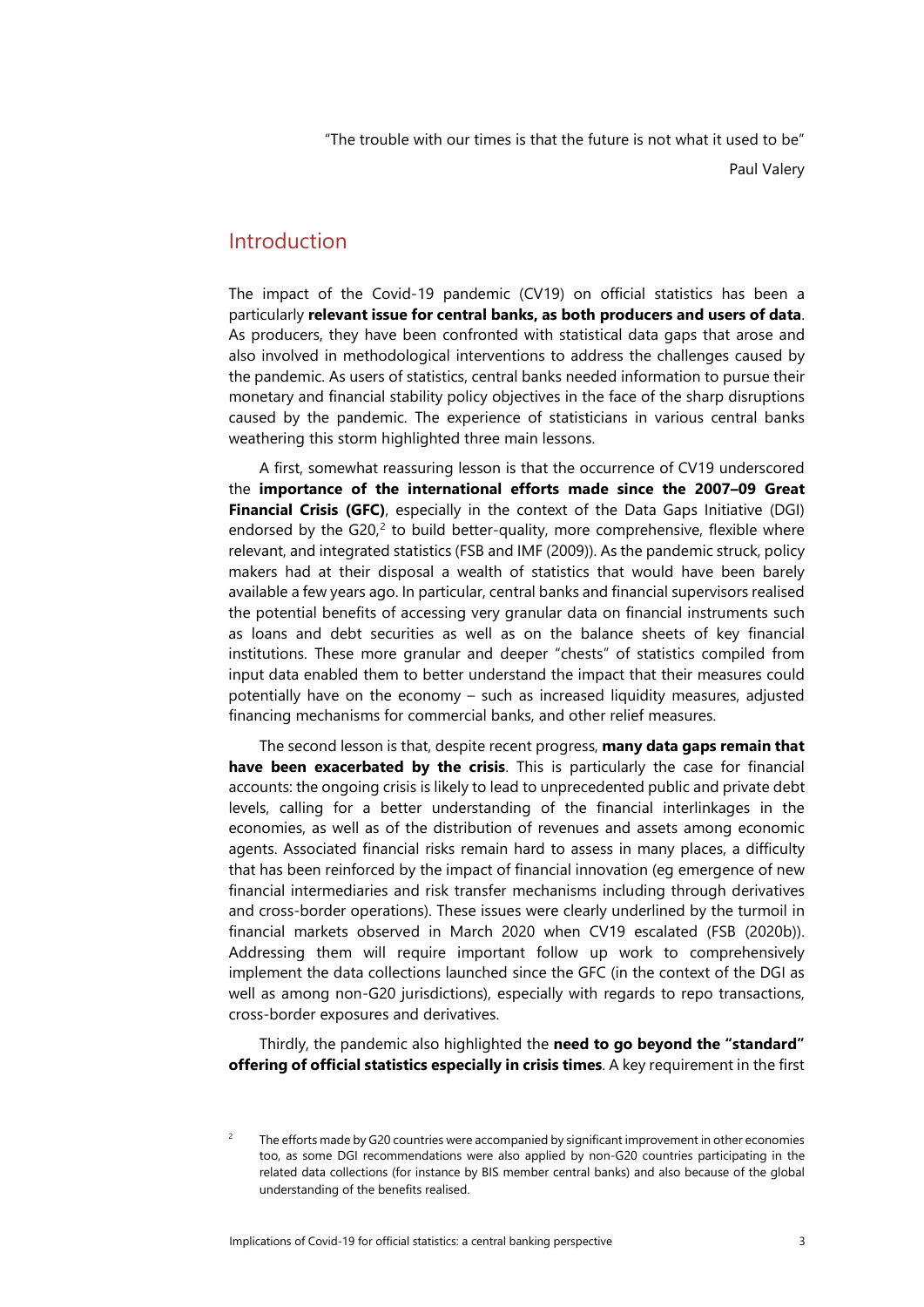year of CV19 was to have more timely (almost in real time), frequent (weekly or even daily), and well-documented indicators to guide policy. Addressing these needs calls for fully exploiting the data sources available, promoting greater data sharing among official statistics producers as well as considering alternative, "big data" sources as a complement to official statistics.

This paper is organised in three parts. It first reviews the impact of CV19 on the compilation and use of official statistics in the light of the experience of central banks. Second, it looks at the implications of these developments for the design of their statistical functions. Third, it discusses why the pandemic can represent a useful wakeup call for official statistics.

### <span id="page-5-0"></span>1. The impact of Covid-19 on official statistics

#### <span id="page-5-1"></span>Disruptions in the compilation of reliable official statistics

The occurrence of the pandemic highlighted the need for reliable data, for instance to assess how badly the economy was hurt or to monitor the subsequent recovery and impact of policy responses. Yet policy makers were confronted with a **sudden disruption in official statistics as CV19 escalated**.

(i) The first aspect was, almost literally, **statistical darkness**. Many economic activities (eg air transportation) just stopped, at least temporarily: there was simply nothing to record any more. Alternatively, the statistical apparatus was unable to measure properly the new activities that had quickly replaced others. Case in point was the composition of household spending and the related measurement of consumer price inflation (CPI), as the spending on specific items went to almost zero due to CV19-related lockdowns and social distancing (eg no dinners organised in restaurants, theatres closed), while it surged for other items (eg consumption of take away food and online services). The difficulty for statisticians was to quickly adapt to these changing patterns, noting that the related weights (eg in the CPI basket) are usually adjusted only progressively, often once a year.

Another important example was the impact that CV19 had on external statistics (BoP/IIP; IMF (2020a), ECLAC (2020b)). This reflected for instance the drying up of cross-border activities – eg for non-financial transactions, due to the sudden stop in tourism and goods transportation; the spill over effects of external developments on the resident economy – esp. with the impact in the financial account of related large movements in financial market prices and exchange rates, particularly notable for large corporates in key emerging market economies as CV19 escalated (Avdjiev, McGuire and von Peter (2020)); or the impact of CV19 on import and export volumes and values, with potential distortions in the weights retained for compiling nominal and real effective exchange rates (and thereby for supporting competitiveness analysis).

(ii) Second, **official statistics became more difficult to assemble** properly. Compilation work was hindered by the impact of CV19 on respondent resources through the disruption of normal day-to-day activities, with social distancing rules and office closures (cf ISWGNA (2020) for the general operational issues faced by national accounts compilers). When surveys could still be organised,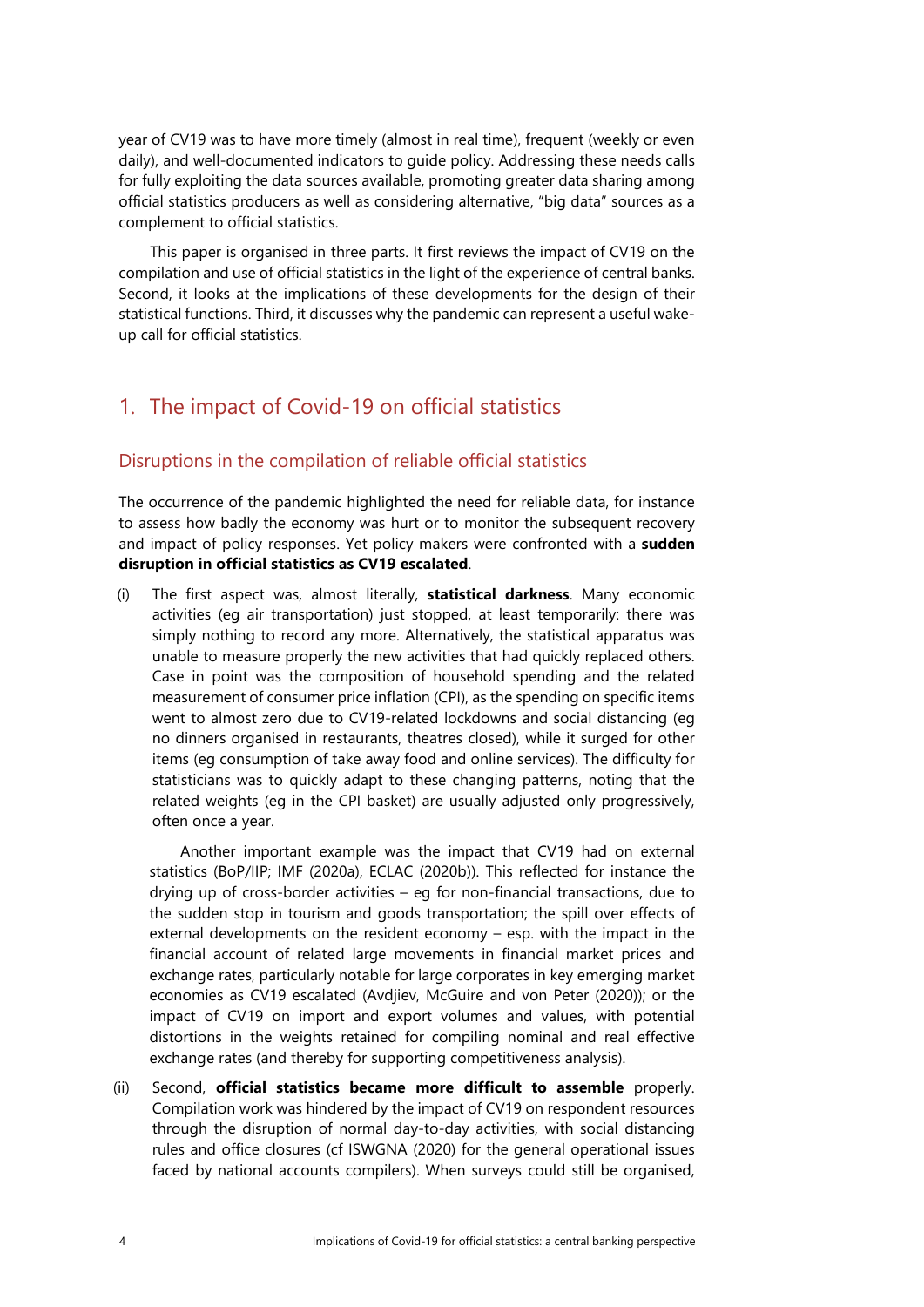their response rates (for both item and unit non-responses) fell, making the proper identification of underlying macroeconomic trends difficult. Moreover, face-to-face interviews proved difficult to organise, reducing the accuracy of household surveys, such as those conducted for unemployment and labour force (ILO (2020)) – for example, the Central Bank of Chile had to postpone the compilation of its Household Financial Survey. The organisation of business surveys to track business climate faced similar challenges, while the closure of various public offices also led to disruptions in the collection/availability of administrative records (eg car registrations).

These challenges were particularly evident for **CPI compilation** (which is of key interest for central banks given their price stability mandate): certain goods and services became unavailable for sale; data collectors were unable to visit bricks-and-mortar stores to measure the price of certain consumption goods; and the limited outlets that were still open might not be in survey samples. Certainly, these difficulties were primarily affecting the work of statisticians located in NSOs, which are traditionally in charge of compiling real sector and price statistics. But they also affected other parts of the national statistical systems, including the statistical function located in central banks, which often also rely heavily on sample surveys. A striking example was related to the discontinued measurement of international travel by the Bank of France during the pandemic, as the regular foreign traveller survey could no longer be conducted (Le Gallo and Schmitt (2020)).

Price statisticians around the world had to **quickly adapt to these compilation difficulties**. A first response was to use the wide range of statistical tools available to deal with missing information, in particular with so-called "imputations" techniques. $3$  One option was to simply re-use past observations, for instance to carry forward the past value of missing prices when measuring CPI – but this generally led a downward bias in inflation and an upward bias in real consumption (Diewert and Fox (2020)). Another way was to replace missing data with substituted values so as to be able to generalise statistics that were still representative of targeted populations/firms. A simple approach followed in South Africa was to apply the change of headline CPI to the prices of those missing goods and services (representing 26.5% of the CPI basket), implying that these items made no contribution to the outcome of the changes in the overall headline CPI (SARB (2020)).

In several cases, the imputation for missing values was **facilitated by the availability of additional data sources**. For instance, one could select the prices of certain good displayed on the internet when they could not be observed in physical stores. Similarly, changes in current expenditures and hence in related consumption basket weights could be monitored by analysing "scanner" data, that is by using the barcodes scanned by consumers when purchasing goods in major retail outlets. Another example was Cavallo's (2020) use of credit cardbased data to assess the deformation in spending patterns during CV19: he found that consumers spent relatively more on food and other categories with rising prices, and less on items experiencing deflation, implying that CPI headline numbers were underestimated, especially for low income households. However,

<span id="page-6-0"></span> $3$  For a review of the various imputation procedures and their concrete applications by countries in Latin America and the Caribbean to measure CPI during CV19, see ECLAC (2020a).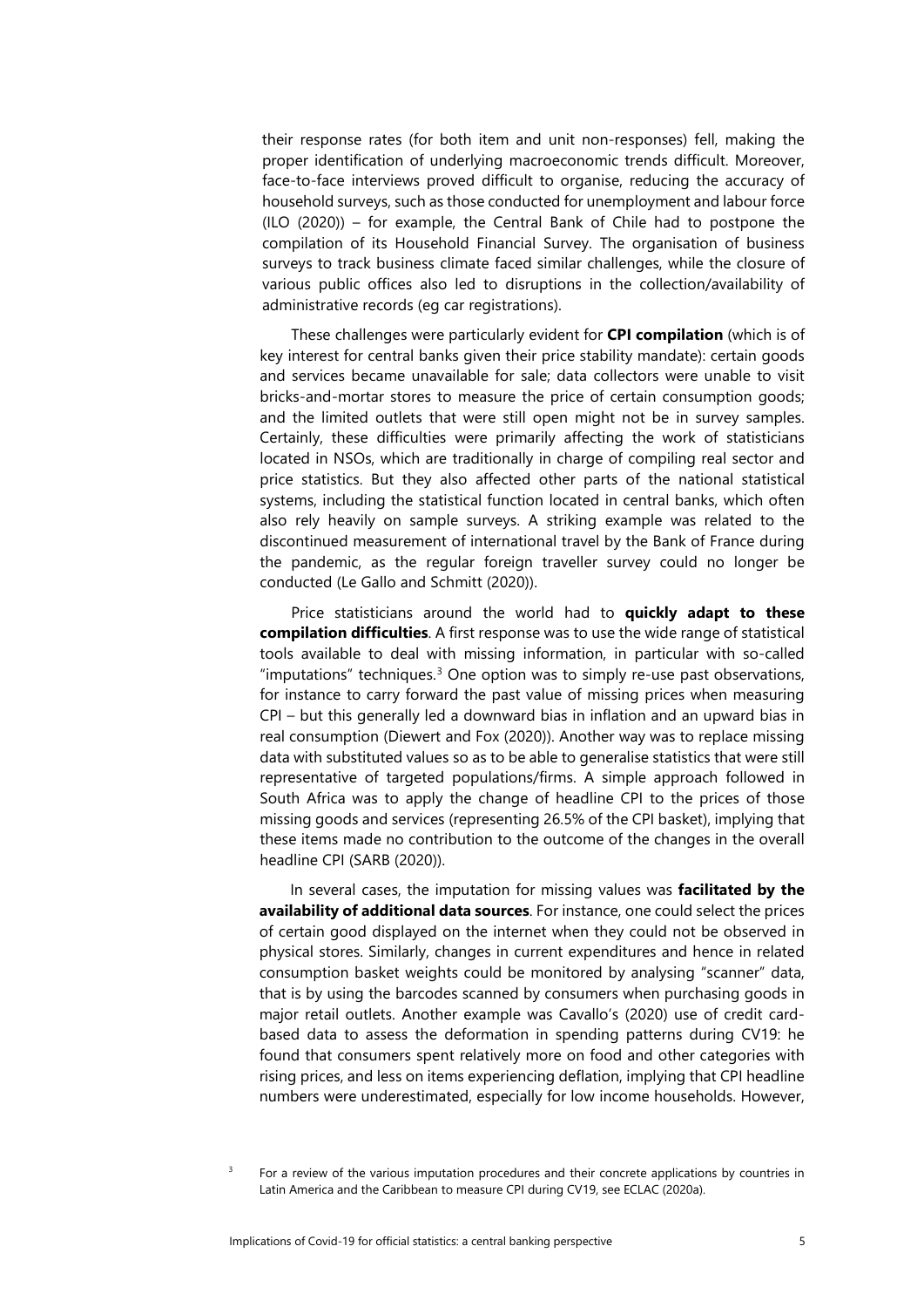such approaches can be difficult to implement, esp. in the vast majority of developing countries that have little auxiliary data and indicator sources, and where survey input can be the main source for official statistics compilation.

(iii) A third important statistical feature raised by CV19 related to the **measurement of economic variables that were distorted because of the outright policy response to the crisis**. As noted above, public restrictions imposed on economic activity led to changes in spending patterns that introduced significant bias in the measurement of activity and inflation. In Australia, for instance, the government implemented temporary free childcare and a number of state authorities announced a range of rental support packages in 2020, in both cases affecting CPI measurement. Moreover, some governments decided to provide temporary subsidies to facilitate the consumption of certain goods – for instance by providing vouchers to pay restaurant bills, or subsidising transport / education / health services. Disentangling the impact of these actions to track underlying inflation and activity trends often proved difficult, due to the size of these interventions, their temporary aspects, and their variety across regions and sectors. Another example was related to the official granting of "rescue" loans to the private sector during the pandemic, which had to be monitored separately from conventional type of financing to support the analysis of the economic situation. In South Africa, for instance, the liquidity measures adopted in response to CV19 had an impact on a wide range of statistics, including the monetary base, commercial banks' balance sheets, and government and finance statistics (SARB (2020)). In Europe, similar relief measures included legislative and non-legislative debt moratoria, options for debtors to ask for rescheduling their payment obligations (such as "rent holidays"), restrictions imposed on financial institutions willing to revoke their credit lines, postponement of loan repayments, and subsidised or government-guaranteed loan programmes. The novelty and wide variety of these measures required ECB statisticians to refine their guidance for the statistical reporting of loans under the AnaCredit initiative (ECB (2020a)). These examples underline the importance for compilers to develop an understanding of how the various government actions were affecting the economy in general, and in particular the financial sector, which is of specific interest for central banks' statistics. But this is not always easy for official statisticians, who have traditionally not been very close to policy makers even when they work in the same institutions. It also raises measurement issues, to ensure for instance that the various policy actions were properly recorded in the framework of the national accounts, or that the various statistical treatments were flexibly adjusted as policy measures were augmented or unwound.

The disruptions described above for the compilation of official statistics have led to an important **dilemma for authorities in charge of public policy like central banks.** On the one hand, the speed and specificity of the crisis called for having more, and more various types of, data at hand to monitor what was going on. On the other hand, compilation difficulties and other priorities reflecting the intensity of the crisis (including new ad hoc data requests) warranted some relaxation in compilation practices and postponing non-urgent data obligations in a pragmatic way. In the Euro area, for instance, the ECB had to balance its need to have reliable supervisory statistics with the fact that reporting banks were facing staff shortages during the lockdown and had to focus on other priorities, calling for some delays in collecting information; as a result, some flexibility was offered in terms of reporting obligations to "*reduce the operational burden on*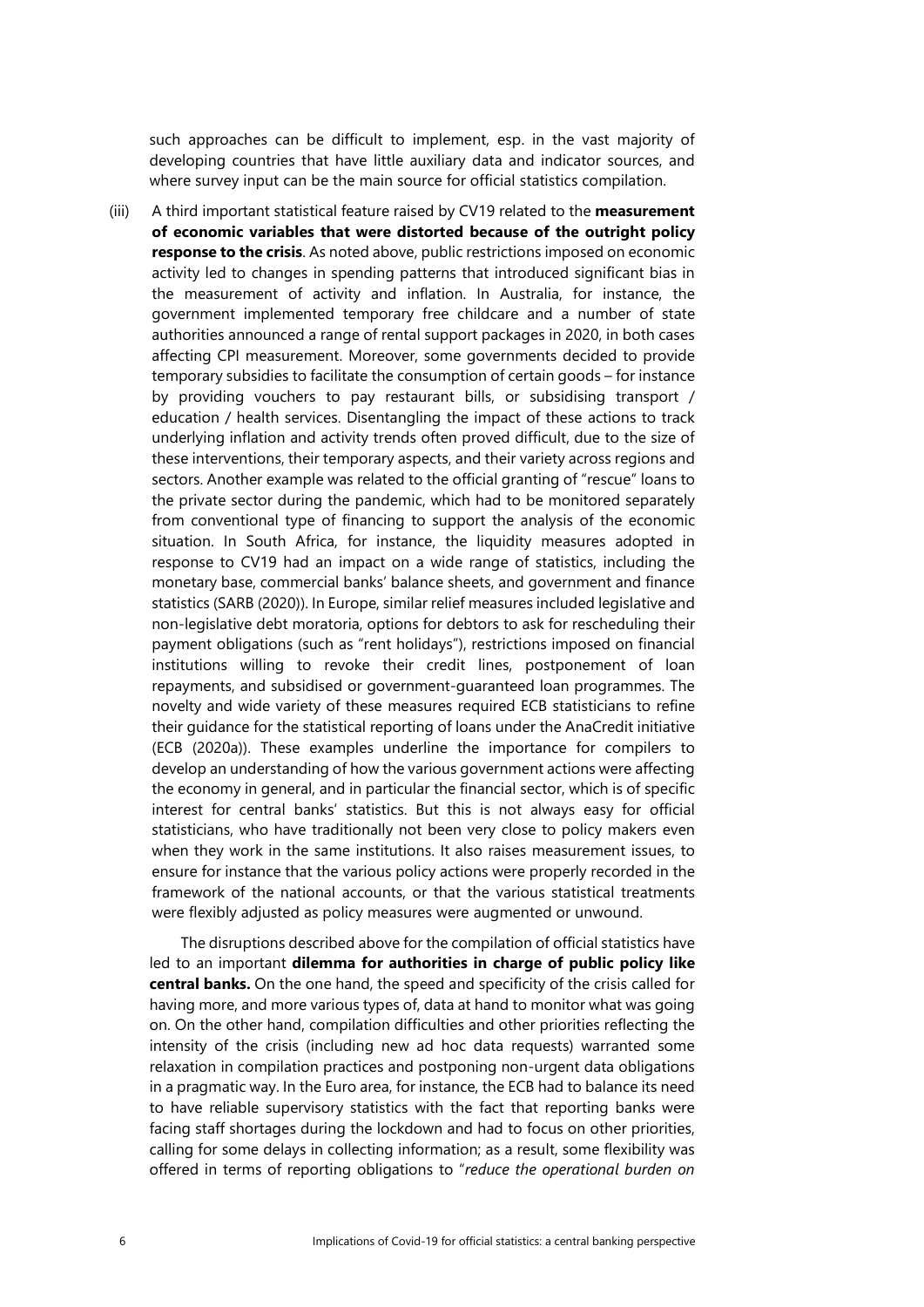*banks (…) and enable them to report with an adequate level of data quality*" (ECB (2020b)).

#### <span id="page-8-0"></span>Challenges for data users

One of the main repercussions of CV19 has been the **challenges it posed for users of statistics, esp. in central banks, for three key reasons**: first, increased concerns about the disposal and/or accuracy of the indicators being generated by statisticians; second, delays in the availability of official statistics caused by the pandemic; third, the need to deal with larger uncertainty and data revisions.

(i) As regards the first aspect, ie the **lack of sufficient, high-quality information**, this issue was especially evident at the beginning of the pandemic when mitigating measures were not yet well developed. Moreover, users had to factor in the limitations of those statistical techniques used to compensate for reduced response rates, such as imputations, sample methodology adjustment and treatment of structural breaks (cf Box 1 for concrete examples of the difficulties encountered by central bank users). These quality and complexity limitations were particularly evident for the users of survey-generated statistics, which play a central role in the statistical value chain (Bidarbakhtnia (2020)) – in particular, for the compilation of CPI and GDP statistics that became therefore particularly difficult to interpret as CV19 escalated.<sup>[4](#page-8-1)</sup>

In addition, compilation distortions meant that the **data became less comparable across time and/or less representative** of the dynamics of the economy at large, which could lead to inappropriate policy actions. In particular, policy makers' concerns were reinforced in those developing countries with clearly separated sectors in terms of development. Such "dual economies" can be characterised by large income and wealth inequalities, undermining the relevance of the concept of an "average" household. In Chile, for instance, the difficulties to survey households during CV19 made the measurement of the informal sectors of the economy more challenging. Similarly, enterprise size stratification is often biased to a few larger firms dominating industries at national level and smaller size firms operating at regional level; this proved a key issue as non-response sampling problems rose with CV19. For instance, with the greater difficulty to process adequate stratification and methodological adjustments, even a small decrease in the response rate of a survey could cause large changes in average outcomes. Alternatively, biases could be triggered by non-responses that included enterprises that ceased to exist due to CV19 but were still included in sample survey population (SARB (2020)). Another challenge was that aggregate information was not sufficient to properly assess the underlying distributional shifts in the population of interest. Such issues are particularly relevant for central banks in view of their price stability mandate – and, as noted above, the impact of CV19 on inflation was volatile<sup>[5](#page-8-2)</sup> and different across household income groups (Cavallo (2020)), as well as between the types

- <span id="page-8-1"></span><sup>4</sup> As noted above, the impact of CV19 on surveys varied across economies depending on the level of development of the National Statistical Systems, and was particularly marked for developing economies.
- <span id="page-8-2"></span><sup>5</sup> Cf Cecchetti and Schoenholtz (2020) who argue that the volatility in CPI caused by CV19 could be exacerbated by measurement issues (eg chain-weighting) and that central banks should be looking at ways to filter out such high-frequency noise, for instance by using trimmed-mean price indices.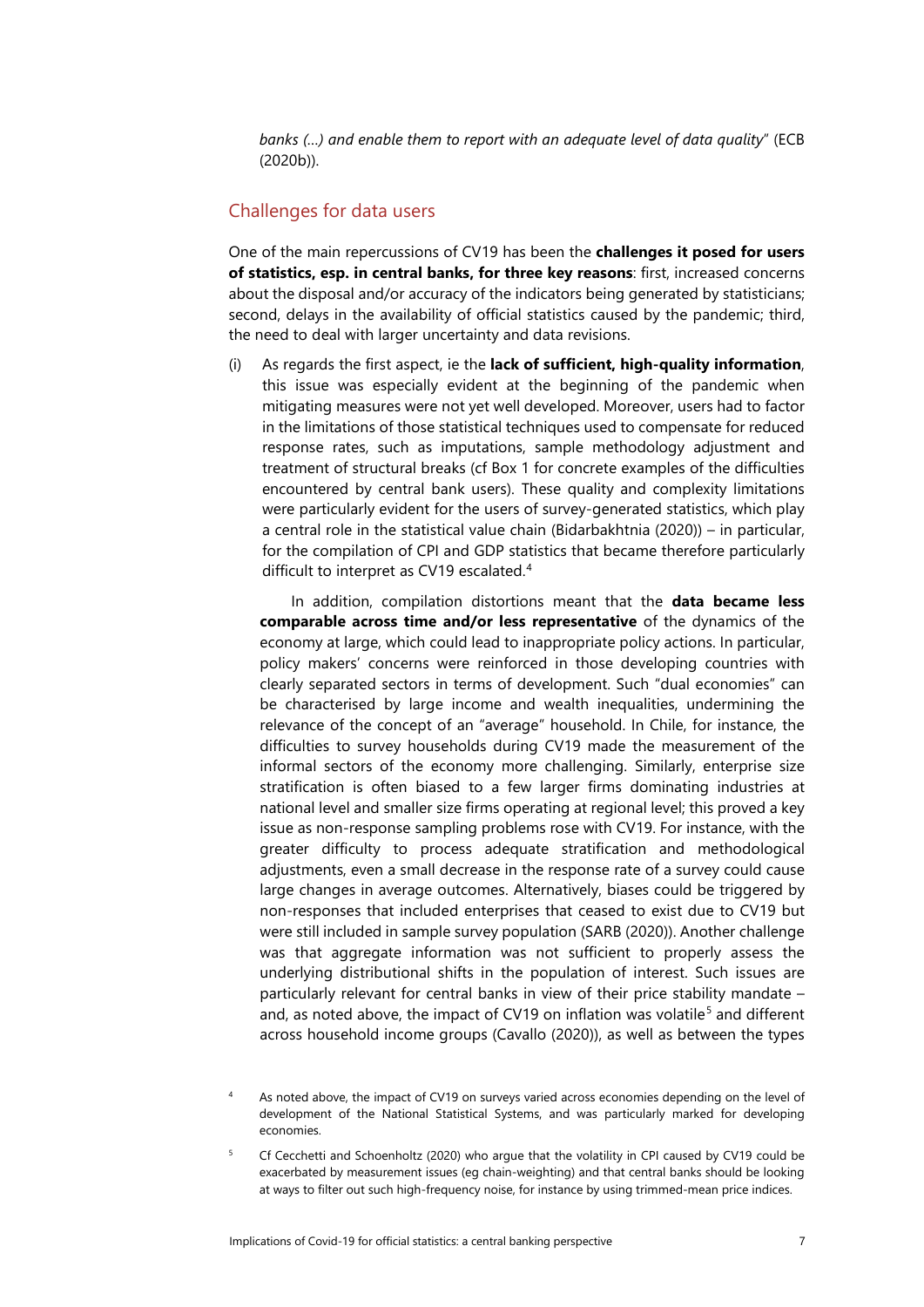of price indexes considered (BLS (2020)). But they are also important from a financial stability perspective, which calls for complementing the assessment of the central tendency impact of CV19 with an analysis of its consequences on the tails of the distribution in order to form a comprehensive view of the pockets of risks prevalent in the entire economy.

Box 1

#### <span id="page-9-0"></span>Examples of difficulties faced by central bank users of official statistics

#### *CV19-related general increase in data uncertainty:*

- Unobserved indicators: uncertainty created by mitigation techniques (eg for imputed price changes in the CPI)
- Changing economic patterns: eg in the consumption basket due to supply constraints and lockdown rules, resulting in bias in price deflators / real indicators
- Postponement of publication dates
- Large and more frequent data revisions
- Alteration to conventional data collection methods
- More difficult adjustment for seasonal patterns in time series
- Uncertainty related to the extent of inherent biases (eg time variation, impact of the changing economy and policy actions)

*Specific issues related to sample surveying:*

- Sample representativeness: for instance, sample survey frames are typically drawn from Statistical Business Registers (SBRs), which in turn often rely on taxation information which was distorted by the CV19-related recession and disrupted tax payments
- Outdated profiling information: for instance, enterprises listed in the South African SBR are generally deemed to be active for approximately 18 months after their last tax payment; but those that had ceased operations due to CV19 impact could still be included in the sample frame
- Changes in time series trends: risk of increasing bias and over-estimation
- Survey accuracy: reduced importance for respondents to comply to survey requirements because of other, CV19-related priorities

Data sharing constraints: the supply of auxiliary information (eq financial statements) could be distorted because of resources issues / statistical delays resulting from CV19

This need for more granular information was clearly evident for authorities willing to understand the **causes of CV19-induced stress in the financial markets, which broadly related to three main categories: short-term funding stress; market structure/liquidity driven stress; and long-term credit stress** (Kothari et al (2020)). In particular, government bond markets experienced heightened turbulence in March 2020, reflecting multiple factors. On the one hand, CVI9 raised investors' risk aversion, with flight-to-safety investment into US Treasuries. At the same time, prices differences between financial instruments led a number of leveraged investors such as hedge funds to take aggressive arbitrage positions. Yet the pick-up in volatility and the deterioration of liquidity in specific market segments such as US futures markets led to forced selling, leading to a perverse spiral of illiquidity, price dislocations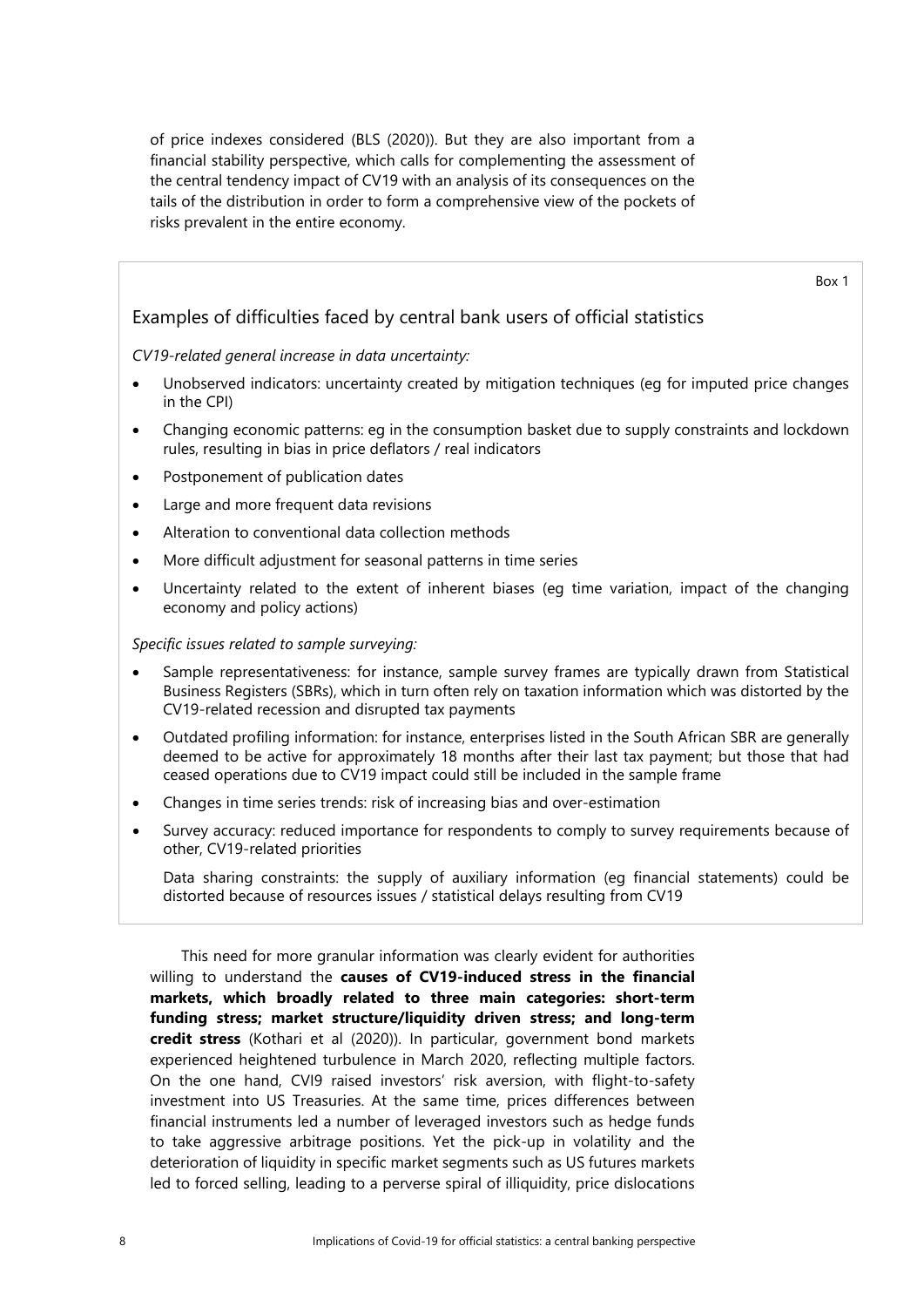and tighter margin requirements. These tensions quickly affected other markets and the real economy given the importance of the US government bond market as benchmark financial price (Schrimpf et al (2020)).

These difficulties highlighted the importance of having an encompassing view of the financial system, especially by types of market segments, financial instruments, and investors. They were also a stark **reminder of the important data gaps that remain despite the progress achieved** under the DGI, in particular as regards the functioning of the repo market (especially for bilateral repos), the balance sheets of non-bank financial entities such as hedge funds, and the interconnections between the various players in terms of liquidity provision. From this perspective, important financial data collections initiated since the GFC, especially in the context of the DGI, should be finalised, especially for the following **four main areas** that are closely inter-related:

- **Credit flows**. The economic disruptions caused by CV19 highlighted the need for having **more granular information on firms' funding needs**, especially on the size of their cash shortfalls, the ability to finance them, and the way to do so eg through credit lines (Banerjee et al (2020)). Certainly, a limited number of countries have set up large micro data collections exercises that can be of help, in particular in the context of their efforts to compile comprehensive financial accounts. However, there is no global infrastructure to address these issues in a comprehensive and global way, esp. in real time. As a result, many analytical needs were addressed during CV19 by working on the information collected by commercial vendors (cf Goel and Serena (2020)).
- **Securities financing transactions (SFTs).** SFTs such as securities lending and repurchase agreements (repos) are instrumental in supporting price discovery and secondary market liquidity for various market segments and can contribute importantly to an increase in leverage and maturity / liquidity mismatches (FSB (2013)).
- **FX funding needs**. The structural demand for dollar funding appears to have grown in the recent past, reflecting the currency hedging needs of corporates and portfolio investors outside the United States and reduced capacity among commercial banks to address this demand. This has led to a widening in the (negative) FX swap basis, which is the difference between the dollar interest rate in the money market and the implied dollar interest rate from the FX swap market. In normal times, this basis spread should be close to zero assuming perfect arbitrage. Yet with the start of the CV19 pandemic it widened again vis-à-vis the US dollar across major currencies, and central banks had to expand their operations in terms of swap lines and temporary US dollar liquidity arrangements to mitigate market stress (Avdjiev, Eren and McGuire (2020)). [6](#page-10-0) These developments clearly underscored the need to **improve the measurement of financial balance sheets' currency composition** for important sectors.
- **Derivatives**. Certainly, many initiatives have been in train since the GFC to address the information gaps related to derivatives, not least the decision to collect granular transaction data through trade repositories (TRs). Yet

<span id="page-10-0"></span><sup>6</sup> Cf Aldasoro et al (2020) for a documentation of the size and usage of the related swap lines.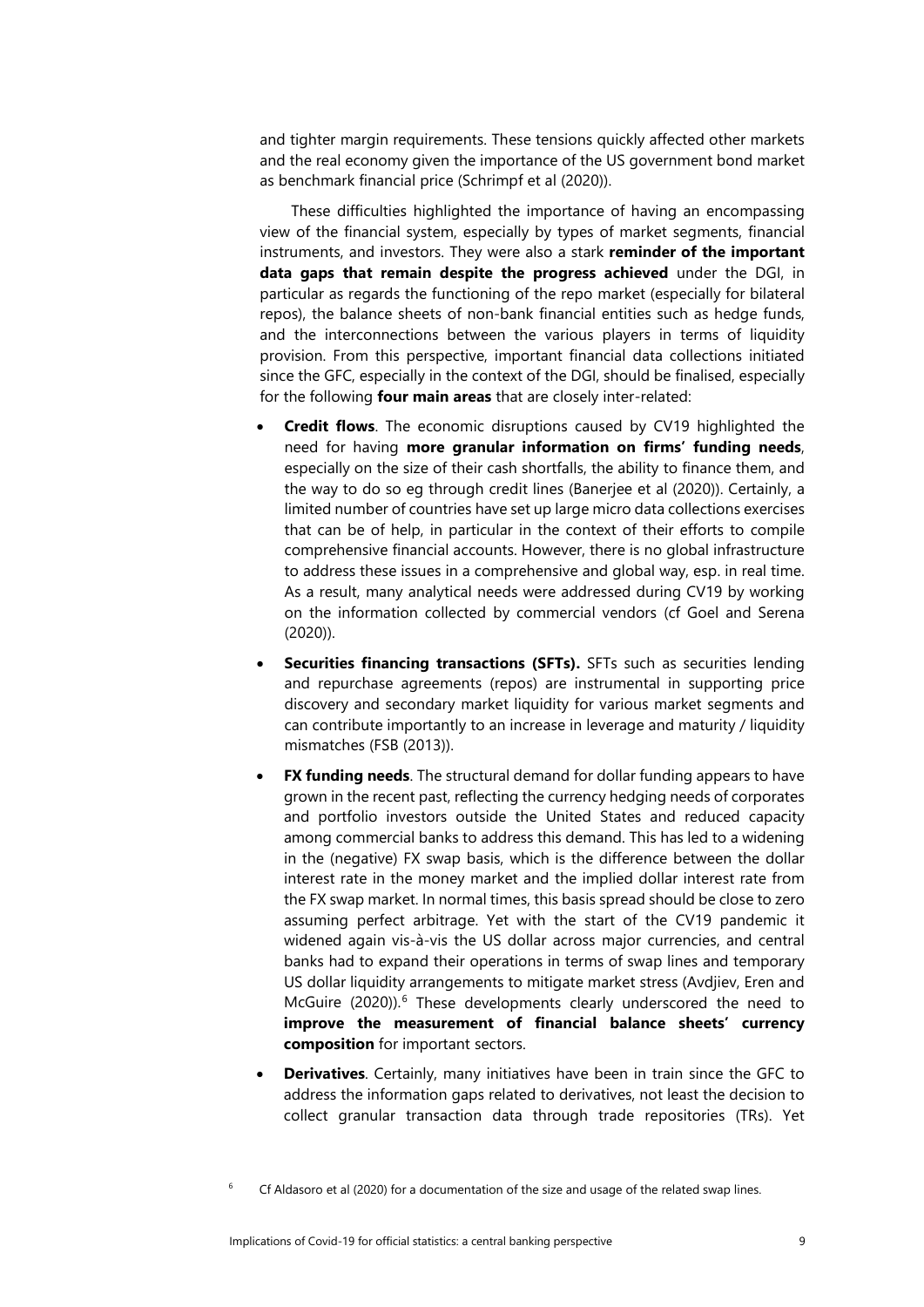challenges remain, especially for smaller jurisdictions where data are scarcer and access for central banks is more difficult. There is therefore a clear need for greater coordination at both the domestic and international levels to enhance the quality of TR data, develop their global aggregation, and foster their use for policymaking (IFC (2018)). Moreover, **particular attention should be paid to FX derivatives**, which generally require the actual payment of the notional amount at maturity – which make them a form of debt, unlike many other derivatives; cf Borio et al (2017). One issue is that the amounts involved are recorded off balance sheet, while they can have significant implications for on-balance sheet cash positions. Moreover, they can be used as hedging tools to close on-balance sheet currency mismatches (see Aldasoro et al (2020) for an analysis of these issues and related dollar funding needs from commercial banks). Hence, more data should be collected to be able to monitor conditions in global funding markets, in particular data to assess the direction and amounts of FX trades crossed by currency, maturity, instrument type and counterparty sector/region. [7](#page-11-0) This would greatly complement existing information on countries' total (ie onand off-) balance sheets, and would significantly enhance existing measures of both external debt and foreign currency debt.<sup>[8](#page-11-1)</sup>

(ii) A second problem faced by users during the pandemic has been the **delayed release of various statistics** due to compilation difficulties. Policy makers are traditionally concerned by the fact that, while they need a real-time readout of the economy to take best-informed decisions, official statistical releases are quite lagged, especially in developing economies. They have thus to make decisions with limited information – a challenge that is particularly important for central banks, who need to respond to financial stability risks rapidly to avoid sub-optimal equilibrium adjustments in the economy. The delayed availability of statistics was reinforced in the wake of the CV19 crisis, as many countries imposed lockdown restrictions, which negatively affected data compilation and dissemination tasks within their own statistical value chains. This clearly exacerbated the information challenges faced by policy makers, hampering their assessment of economic indicators and their ability to analyse the situation and take appropriate actions. To try **to avoid making "decisions in the dark", users have therefore been leading the call to generate alternative statistics** in response to the pandemic. Indeed, and as stated by the IMF in its analysis of the impact of CV19 on statistics, "*many traditional official statistics – even those with monthly frequency – are just not sufficiently up to date to be useful at this time. Higher-frequency alternative data are needed to complement official statistics. While the important role of alternative indicators was already recognized before the pandemic, the disruptions of traditional statistics caused by the current crisis have made it more urgent*" (Ducharme et al (2020)).

<span id="page-11-0"></span><sup>7</sup> These elements are not currently captured by the global derivatives statistics published by the BIS that encompass the trading of foreign exchange instruments in spot and OTC derivatives markets as well as of OTC interest rate derivatives (cf Wooldridge (2019) as well as BIS data on [https://www.bis.org/statistics/about\\_derivatives\\_stats.htm?m=6%7C32\).](https://www.bis.org/statistics/about_derivatives_stats.htm?m=6%7C32) They are under consideration not least in the context of the recommendations of the second phase of the DGI related to cross-border exposures (FSB and IMF (2015)).

<span id="page-11-1"></span><sup>8</sup> For a recent discussion of these concepts, see Avdjiev, McGuire and von Peter (2020).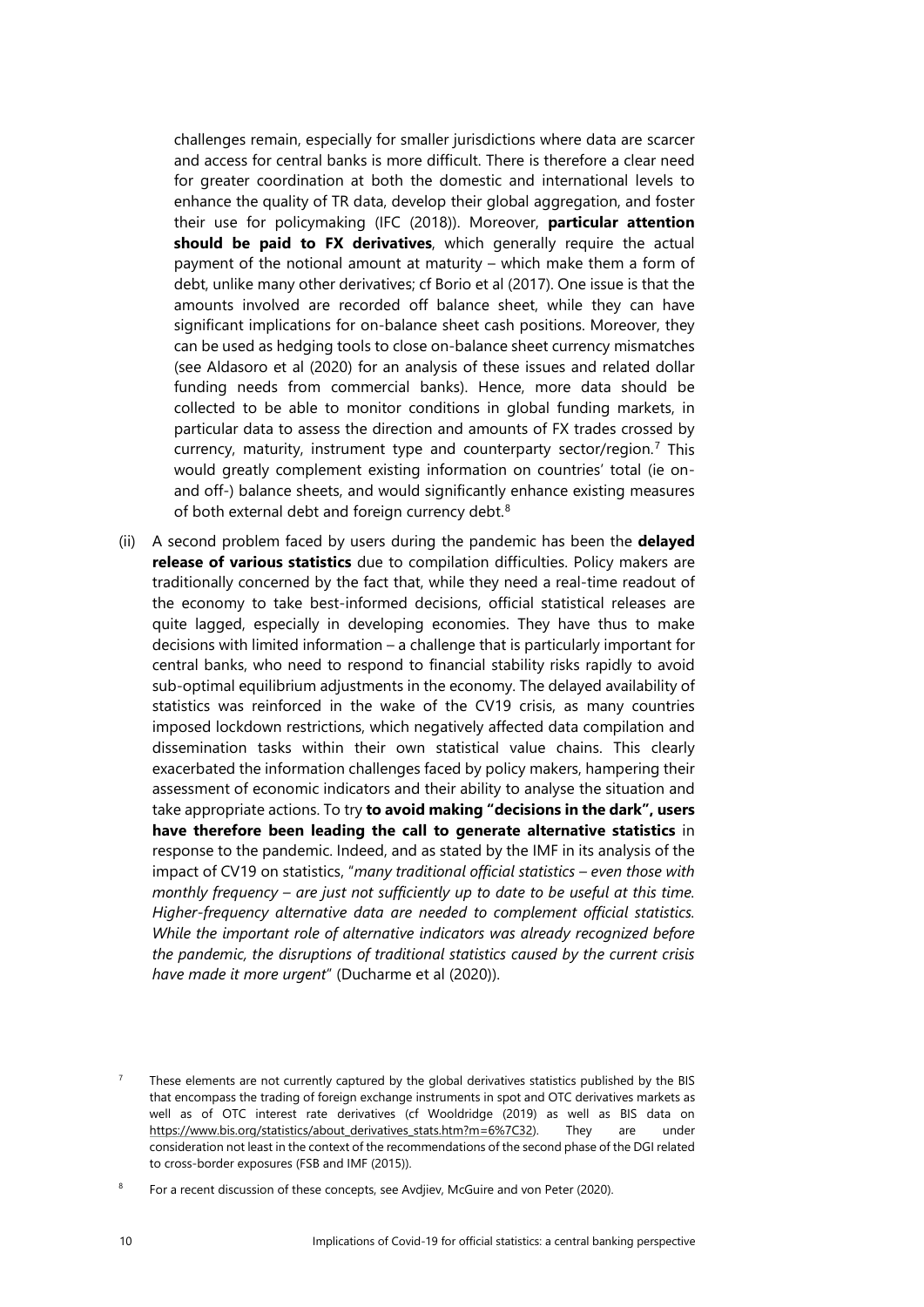Yet one issue is **the high volatility of such sources**, with the difficulty to get informative but not too noisy data and their potential estimation bias (especially when the economy is changing rapidly, as was the case during the pandemic). Another challenge is that accessing alternative data sources could, at least initially, lead to significant "red tape" burden to adhere to the related rules and formalities – something that proved a key obstacle when CV19 struck and raised acute data needs. Hence, significant efforts could be devoted to explore how to improve access to these new data sources effectively. Furthermore, a key consideration is that statisticians are better equipped for such exercises, since they comprehend better the involved methodological and quality issues and have the requisite skills to mine alternative sources (structured as well as unstructured, like text information) and compile statistics that can meet methodological and quality tests as would be the case for official statistics that are collected, managed, compiled, disseminated and analysed according to welldefined principles (United Nations (2013)). For instance, the UK Government Statistical Service (GSS), which is a community for all civil servants working in the collection, production and communication of official statistics, has developed top tips for those statisticians who need additional ad-hoc data with a quick turnaround but with a sufficient degree of quality assurance, especially when time and resources are limited (UK GSS (2020)). It is in any case essential to convince users to avoid accessing themselves alternative data sources outside the realm of official statistics, as this could lead to unintended consequences and costly mistakes.

(iii) Third, by impacting both the quality and the timeliness of statistics, the pandemic further complicated users' life because of **increased data uncertainty and revisions**. To say the least, CV19 brought a high level of uncertainty to the statistical world. The shock to the economy, unprecedented since WWII, raised the question of how to "*deal with this type of structural shift and the uncertainty it brings to conventional policy parameters*" (CCSA (2020)). In addition, uncertainties were amplified by the sheer responses of economic agents to CV19-induced disruptions, which are still hard to gauge at the present juncture. For instance, the international financial statistics compiled by the BIS showed that the pandemic-induced turbulence in global financial markets in early 2020 was associated with an halt in the provision of banking credit to emerging market and developing economies; in contrast, global cross-border lending surged in particular because of higher foreign claims on the US [official sector,](https://stats.bis.org/statx/srs/tseries/CBS_PUB/Q:S:5A:4R:U:C:A:A:TO1:A:US?t=B4&p=20201&m=S&c=US&x=L_CP_SECTOR.9.CL_L_SECTOR.A:O&o=w:20101.20201) as internationally active banks parked more reserves at the Federal Reserve (BIS (2020)). Moreover, indicators on global banks' exposures suggested that there could be substantial heterogeneity among national banking systems in their reactions to the global financial shock triggered by the pandemic.

Obviously, an important consequence of this uncertainty has been that **official statistics are more likely to be revised significantly as times evolves**. Certainly, it is not a new challenge for policy makers, who have always had to take decisions knowing that the statistics they can look at are subject to future revision. But this difficulty was clearly reinforced by CV19, compared to what would have been the case in the past. The revision policy of official statistics will need to be adapted to address these challenges and preserve statistical quality and integrity – which are both of great importance for users.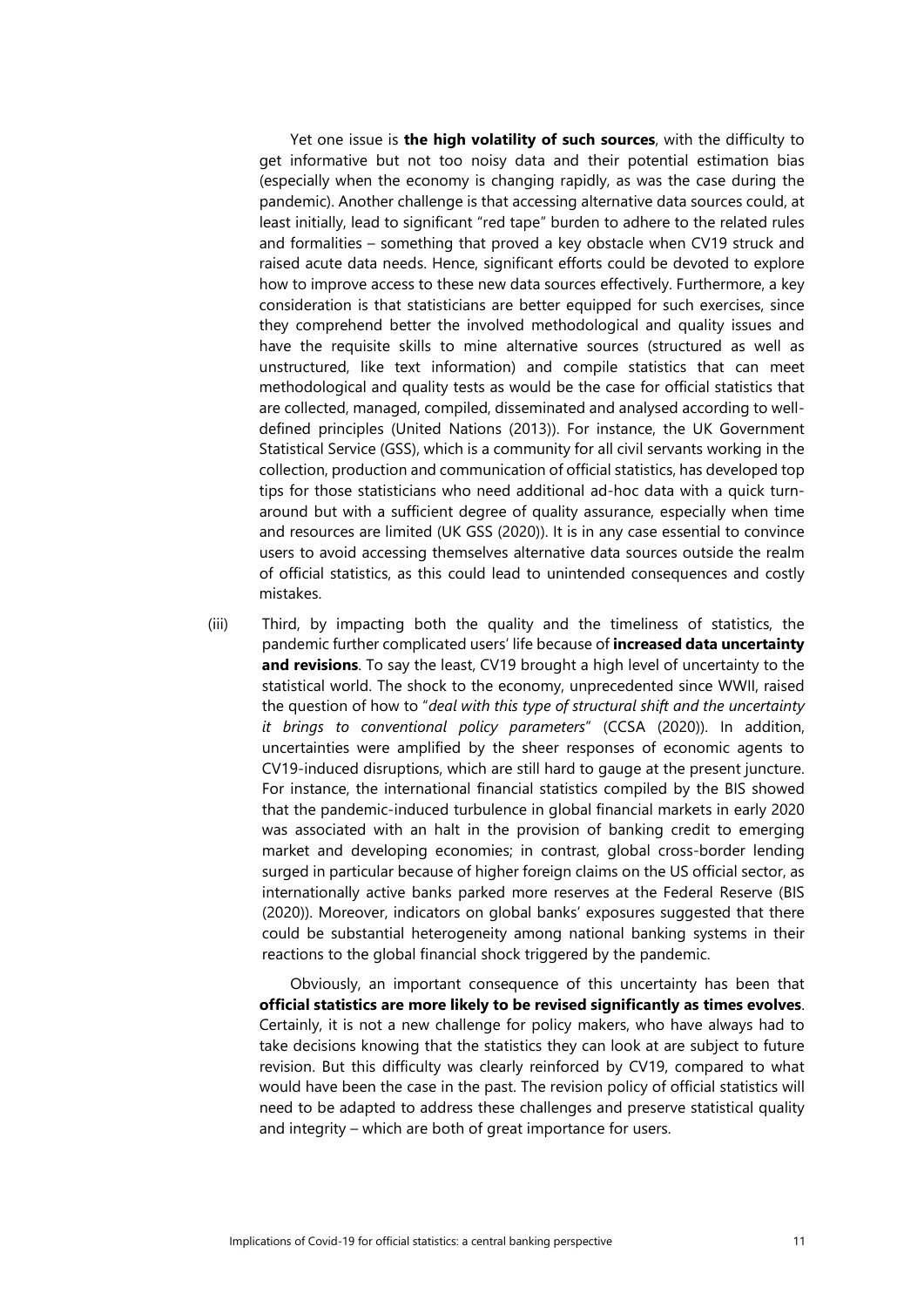### <span id="page-13-0"></span>2. Implications for the statistical function in central banks

By making statistical compilation work more difficult and bringing various challenges to data users, the pandemic triggered a general review of the statistical function in central banks. Two areas of interest were, first, the identification of the new data needs brought about by the crisis and, second, the adaptation of existing statistical frameworks to ensure the continuous provision of reliable statistics to support policymaking.

#### <span id="page-13-1"></span>New data needs

In view of the impact of CV19 on official statistics, most central banks felt the need to **have more, not less information**. Compared to the situation prevailing before the crisis, attention focused on three major points: timeliness, frequency, and the need to address the new issues raised by the crisis. A key consequence was to spur interest in alternative data sources.

(i) Firstly, with regards to the need for **timely data**, this reflected the fact that the speed of the pandemic and the size of the economic disruptions had called for having more rapid statistics at hand to quickly assess the economic situation. Many central banks simply felt they could not wait for a few weeks before having basic data on say, unemployment, industrial production or inflation. They needed "high-speed" data, almost on a real time basis (Hinge (2020)). The actions taken were multiform. One was to advance the compilation process, sometimes at the price of reduced quality in the aggregates measured. Another was to look for other, more timely indicators that could shed light on specific economic areas. In a large number of countries, this was done by using "traditional" but secondary data sources, for instance, to calculate advance estimates of industrial production based on partial indicators available earlier on electricity consumption and/or on specific supply indicators collected by industry organisations (production of steel, etc). A particularly interesting opportunity was provided by national payment system high-frequency data that are often available easily and immediately for central banks (because of their specific mandates) and that could be used to shed light on macroeconomic developments in Portugal.<sup>[9](#page-13-2)</sup> In Ireland, the central bank similarly found useful value in analysing the data on credit and debit cards and on ATM withdrawals at its disposal (Hopkins, A and M Sherman (2020)). Turning to Chile, electronic invoicing data were used to elaborate high-frequency activity indicators with detailed breakdown by sectors to assess the impact of CV19 on firms' sales and analyse related funding needs (Central Bank of Chile (2020)). Newer types of data sources were also considered, for instance to assess the impact of the pandemic on Japanese household habits based on mobility trends derived from smartphone location data, in order to monitor access to workplaces or activities in recreation areas (Bank of Japan (2020)). Yet these new approaches did raise specific practical issues too. For instance, a number of the new indicators developed incorporated information on electricity consumption which needs to be properly adjusted not only for seasonal effects (like many traditional

<span id="page-13-2"></span>

<sup>&</sup>lt;sup>9</sup> Cf the dedicated web page set up by the Bank of Portugal to follow the impact of COVID-19 on the Portuguese economy [\(https://bpstat.bportugal.pt/conteudos/noticias/633/\).](https://bpstat.bportugal.pt/conteudos/noticias/633/)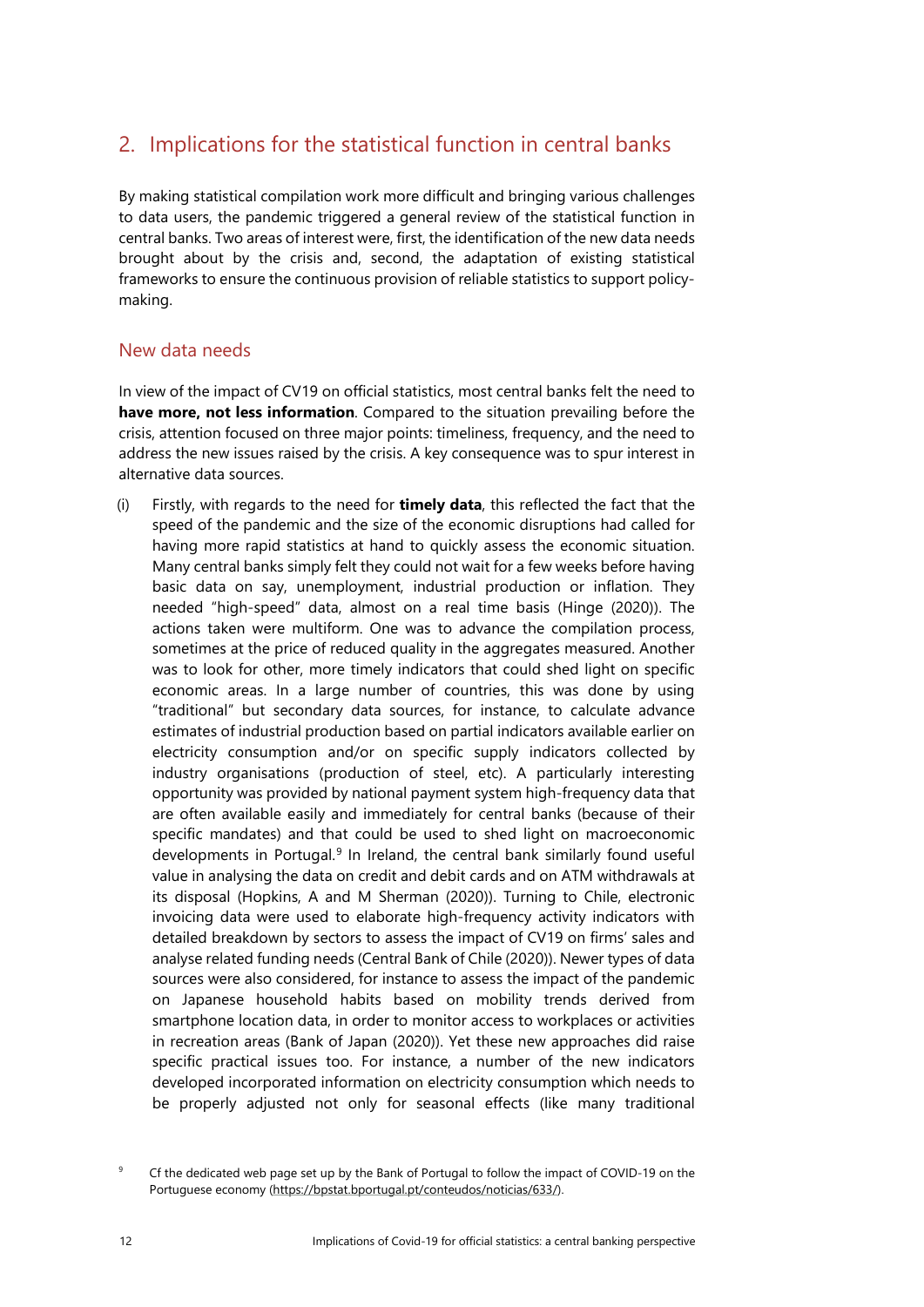economic indicators) but also for weather conditions, because of the impact of heating and air conditioning on this variable (Casteletti et al (2020)).

- (ii) The second and related focus point was **frequency**. Traditional macro statistics are usually available on a quarterly basis for the national accounts, at least in major economies (but often only on an annual basis in the vast majority of developing economies), or at best on a monthly basis (typically the case for data on unemployment, inflation, business confidence, inflation and trade). Yet the dynamics of the crisis called for having information on what was going on more frequently, say on a weekly or even daily basis. A good example was the decisions by several central banks to set up a weekly "economic tracker". In the United States, the New York Fed is now publishing an index summarising the evolution of selected high frequency indicators mainly derived from private sources, like fuel sales, steel production etc (Lewis et al (2020)). In Germany, a similar indicator developed by the Bundesbank also includes web-based data (search queries) and non-economic indicators such as air pollution and pedestrian frequency (Deutsche Bundesbank (2020)). These approaches have several advantages, including their higher frequency, the possibility to mix different types of data (eg daily financial prices, weekly indicators, monthly industrial output and quarterly GDP) and greater timeliness. In addition, an important reported feature is the specification robustness to changes in the way these indices are constructed: the approach followed is often based on principal component analysis, allowing for extracting "common signals" that are relatively independent from the specific underlying series being considered all together. Moreover, these indices do not rely on pre-defined patterns – unlike traditional nowcasting exercises that are often based on the identification of a stable relationship between well-defined variables, such as between economic confidence indicators and industrial output – and this can be quite valuable in unprecedented crisis times.
- (iii) The third focus point was to **get information on the new issues raised by the crisis** that were not properly covered by the "traditional" statistical apparatus. As noted above, many central banks realised on the occasion of CV19 the potential of micro data, in recognition of the efforts undertaken in recent years to have a better, more granular access to monitor risks in the financial and non-financial sector as well as to analyse interconnectedness and cross-border spill overs. In particular, many granular datasets had started to be set up since the GFC to collect loan-level data or security-by-security information. The compilation of off-balance sheet information (eg derivatives statistics) has also been enhanced, allowing for a better understanding of how risks can be transferred between economic agents. All this information proved particularly useful when the economy was disrupted by CV19, not only to assess pressure points but also to facilitate the implementation of targeted policy measures. In contrast, when this information was not already available, authorities in a number of countries quickly decided to fill this gap; in Chile, for instance, the central bank introduced new information requirements (in terms of granularity and frequency of banks' loans data) to monitor the effectiveness of the measures adopted by the authorities to directly support business credit. [10](#page-14-0) Another example was to use

<span id="page-14-0"></span><sup>&</sup>lt;sup>10</sup> Cf in particular the exceptional measures adopted by the Central Bank of Chile, including the new credit line facility for commercial banks, access to which is conditional on the growth of credit issuance; see [https://www.bcentral.cl/en/web/banco-central/exceptional-measures.](https://www.bcentral.cl/en/web/banco-central/exceptional-measures)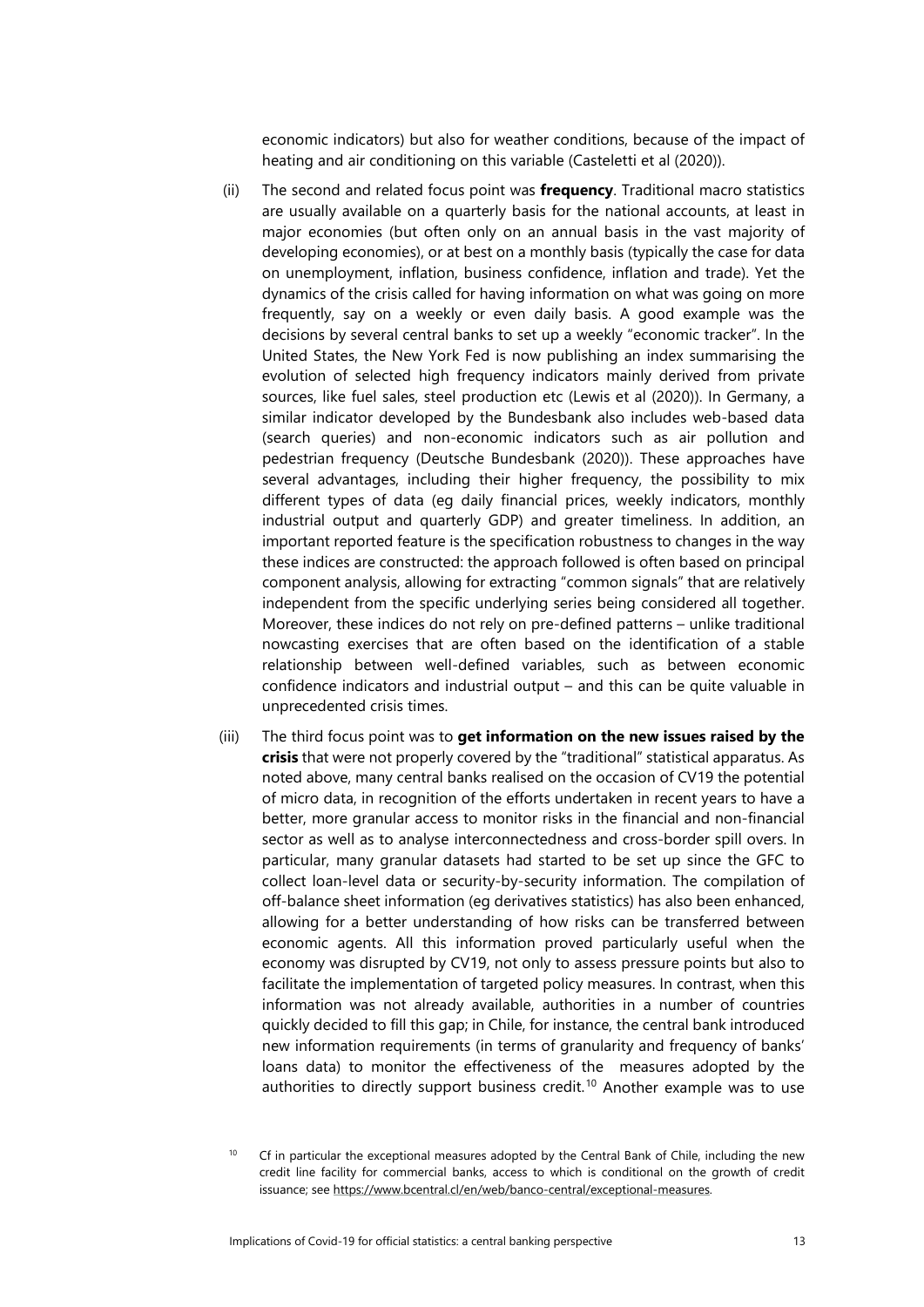text-mining techniques to build a media-based sentiment indicator for Spain on a daily basis and updated in real time; this proved particularly useful to enhance nowcasting exercises during CV19, in particular compared to more traditional survey-based confidence indicators which are usually available on a monthly basis (Aguilar et al (2020)). Similarly, Amstad et al (2020) have built a new CV19 risk attitude (CRA) index based on internet searches<sup>[11](#page-15-1)</sup> in order to capture investors' attitudes toward pandemic-related risks. Meanwhile, Gerardin and Ranvier (2020) have applied text-mining techniques on the results of the Bank of France's business survey to analyse firms' reactions to the CV19 lockdown. A last example has been the Bank of England's use of high-frequency measures of formal restrictions on activity imposed by governments to contain the spread of Covid-19 (compiled by Oxford University) and of household mobility (based on Apple Mobility Trends Reports<sup>12</sup>) to assess its impact on GDP (Davies (2020)).

Reflecting central banks' increased focus on the points above, a key consequence was the **renewed push for alternative data sources** to complement official statistics (Tissot (2019)). Two main areas of interest emerged. One was to take benefit from the new digital information provided by the "data revolution", namely web-based indicators and other "organic" available as a byproduct of the services provided by the wide range of sensors, devices, satellites etc. Recognising that much of these data, as well as the expertise to analyse them, are concentrated outside the public sector, the Swedish Riksbank's decided to open up a collaborative public channel through which academics and the private sector can directly contribute in real time (Hull (2020)). This allowed the exploration of various types of indicators, such as daily retail prices and volumes, restaurant bookings, social media content or company press releases. A second focus area was to make better use of the information contained in large administrative datasets (eg public registers, tax files, supervisory reports etc) that have been collected by authorities for many years without being duly exploited for statistical purposes. While there had been already a gradual recognition of the value of such administrative data since the GFC (Bean (2016)), the pandemic clearly reinforced this trend.

#### <span id="page-15-0"></span>Revising statistical frameworks to better support policy making

Faced with such increased uncertainty, central banks as producers of statistics had to re-assess their production functions and reorganise themselves where needed and appropriate. In general terms, they focussed on three areas.

(i) First, the importance of the economic shock and its uncertain repercussions throughout the economy reinforced the need for **developing a comprehensive overview of the entire economy**, its components and the way they interact – noting that a key point of interest for central banks is to monitor the risks associated with such interconnections. For those many countries in the world that do not yet actively compile institutional sector accounts, a key priority is thus to advance this work so that counterparty positions can be assessed in a consistent and methodologically sound way. As noted by the IMF, the impact of CV19 on official statistics clearly reinforced this need for comprehensiveness. An

<span id="page-15-1"></span><sup>11</sup> For instance searches provided by Google Trends; cf [https://trends.google.com/trends/?geo=US.](https://trends.google.com/trends/?geo=US)

<span id="page-15-2"></span><sup>12</sup> Se[e https://covid19.apple.com/mobility.](https://covid19.apple.com/mobility)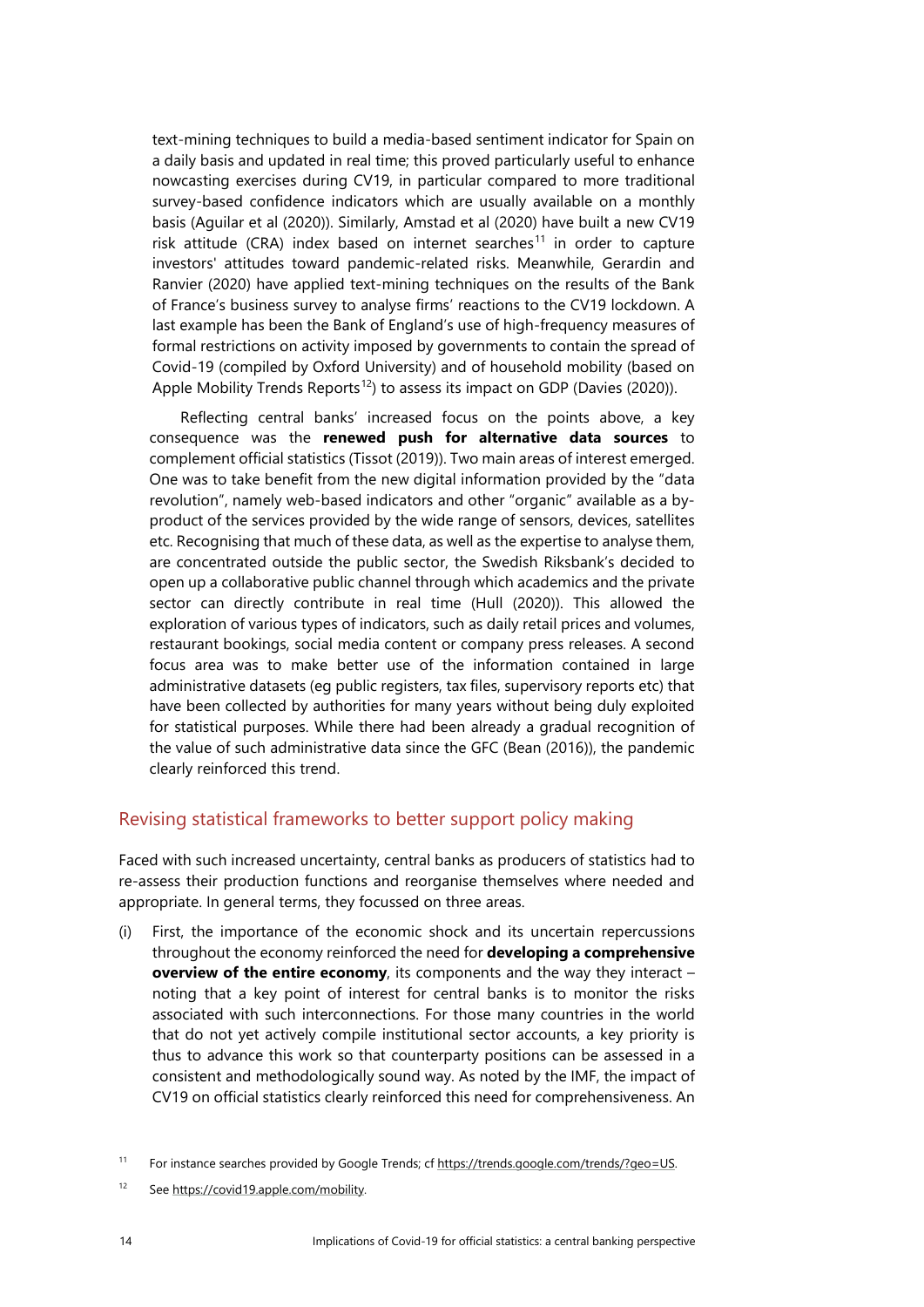important area from this perspective was the recording of policy actions in response to the crisis, noting in particular that "*inconsistent approaches to recording government support to people and businesses*" could hamper their impact assessment. One example is when a government provides financial support to companies affected by CV19, which could be considered as a financial investment or as simply as a subsidy with no return expected. Depending on the recording of those actions in the macroeconomic accounts, one could have a different picture of the situation in terms of fiscal deficit and public debt (IMF  $(2020b<sup>13</sup>)$ ). Moreover, a different treatment of such operations across countries would undermine any comparative assessment of the national responses taken in response to CV19 and thus potential policy lessons.

- (ii) Second, **statistical frameworks have to become more flexible** to address evolving users' needs and the sheer uncertainty created by the crisis. This called statisticians to re-assess the relevance and agility of their tools and methods to deliver required statistics. Key was to be able to meet the (new types of) users' data demands as structural changes were quickly happening. They had in particular to "think the unthinkable", in order to support policy makers despite the high-level data uncertainty brought on by CV19. They also had to be innovative, for instance to deal with the methodological issues induced by the new policy measures taken in response. In fact, the situation caused by CV19 in terms of data needs was similar to the one faced during big catastrophes, such as the Great East Japan Earthquake of 2016 (Bank of Japan (2020a)). This type of crises, because of their magnitude and suddenness and also non-linearities – which disrupt historically-observed econometric relationships between economic variables – lessen the relevance of the predictive power of usual indicators. Hence, while alternative data may provide only limited information in "normal" periods of the economic cycle, they can help to better understand the situation in periods of crisis, at least in the very short term (INSEE (2020)).
- (iii) Third, statisticians had to **figure out how complementary data sources and information could be brought into their mainstream statistical frameworks**. One way was to integrate alternative input sources within the conventional methodological process to generate official statistics. Another was to use these additional sources to get supporting and benchmarking data that can act as an "information buffer" in times when conventional official statistics dry up or are lagged significantly. For instance, to address the end to direct questioning of foreign visitors (the "main source") during the initial CV19 period, the Bank of France defined a list of "auxiliary" data sources, such as payment cards, mirror data provided from European countries and mobile networks, that could be accessed to measure international travel as a second best solution (Le Gallo and Schmitt (2020)).

In any case, a key concern is that the new data sources being considered – such as private web-based data, additional regulatory input data, etc – do not present the **same guarantees as official statistics** in terms of uniform definition consistency, time consistency, etc. Statisticians can also face confidentiality/ethical issues when using these data, as well as potential

<span id="page-16-0"></span><sup>&</sup>lt;sup>13</sup> For a concrete application of the IMF guidance in the case of Australia, see the spotlight on classifying CV19 policy interventions in macroeconomic statistics in Australian Bureau of Statistics (2020).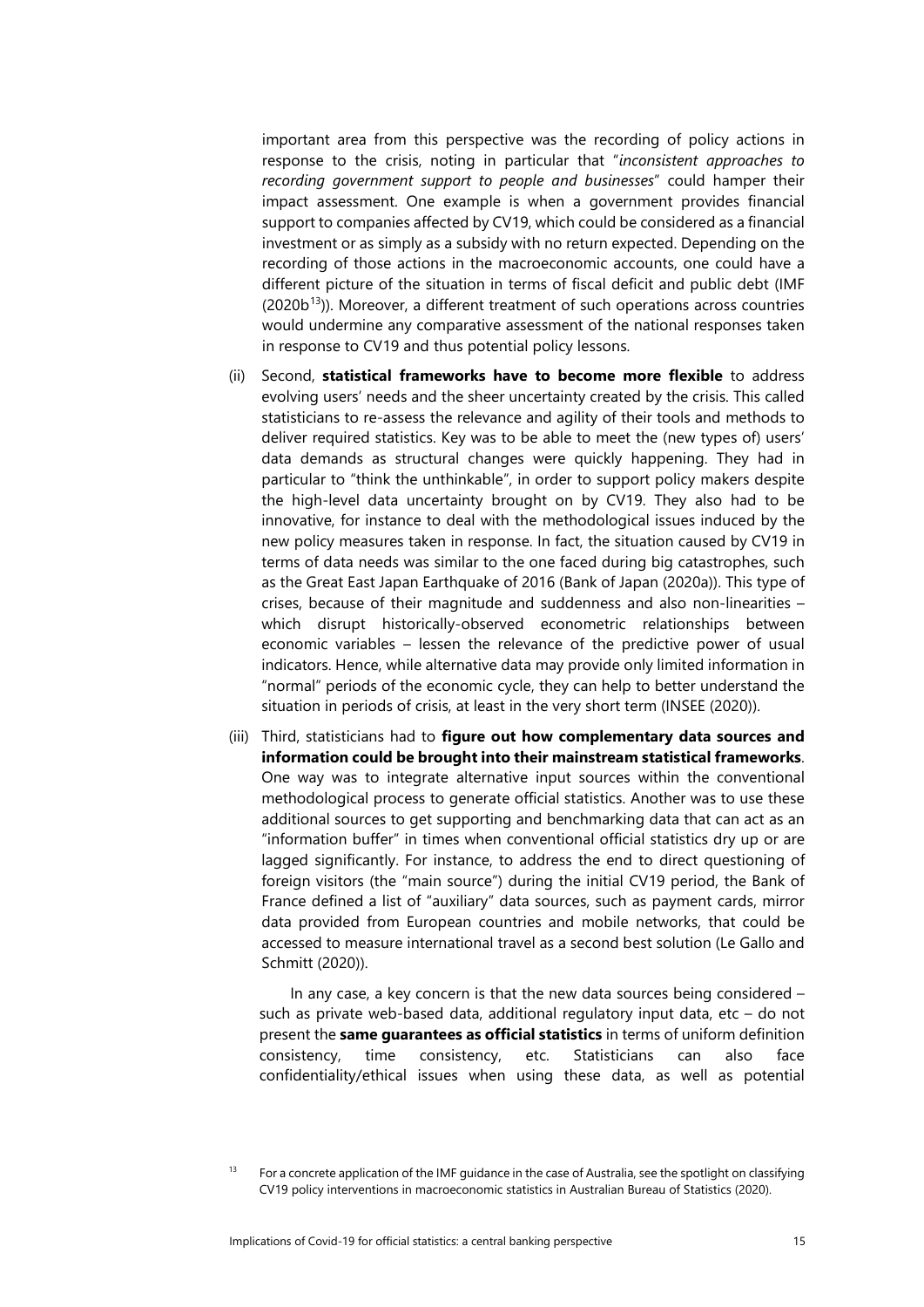unintended consequences that could emerge due to combining various, possibly inconsistent data sources.

### <span id="page-17-0"></span>3. A wake up call for official statistics

The effects of the CV19 pandemic on economic statistics have been far-reaching and necessitated statistical agencies including central banks to adapt to these challenges in an effort to continue to best inform policy makers under difficult circumstances. But it was also a **wakeup call to deal with issues that had been neglected for too long**, with the need to make better use of existing data; revamp macroeconomic statistical frameworks by leveraging in particular on technology innovation; and develop users' experience with statistics, with a focus on data sharing and cooperation.

#### <span id="page-17-1"></span>Making better use of existing data

Given its dynamic nature, measuring economic activity can be a never-ending process: there will always be new structural developments that are not yet measured but should be measured. And, indeed, CV19 was a stark reminder that new challenges can constantly emerge that require more statistical information to be properly addressed. However, before deciding whether additional / other types of data should be collected, one should realise that **currently existing datasets might not be fully exploited** – sometimes simply because potential users are not aware of their existence, or because of the training costs entailed.

From this perspective, the outbreak of CV19 shed light on the **existence of various datasets that may not be known** widely, partly reflecting the fact that significant and rapid progress had been made by numerous economies in developing their statistical frameworks since the GFC. This suggests that simple "quick wins" could be achieved by better publicising the information available. For instance, customs sources could help some developing countries to increase the frequency of their external account statistics, ie to produce monthly figures instead of quarterly or even annual ones. Similarly, data on international financial flows – such as the BIS statistics on cross-border bank credit that are now available for almost all economies in the world on a "mirror basis" (Pradhan and Silva (2019)) – could be used for monitoring countries' external positions esp. in crisis time.

Case in point is the **micro-level information already collected by public authorities, financial institutions** etc which would facilitate the identification of vulnerabilities to potential shocks and support the calibration of macro prudential tools to mitigate these risks (IFC (2016)). This type of information could be hugely beneficial in periods when conventional survey statistics are disrupted by events such as CV19. In particular, it would provide detailed statistics on target populations with a much richer insight on their distribution than what would conventionally be generated by sample surveying. For instance, setting loan-to-value ratio limits for mortgages requires a detailed understanding of the current and historical distribution of household loans, putting a premium on using available granular loan-level data collected by financial institutions. And there is indeed a wealth of data already collected that are not fully exploited; for example, publicly-available information on corporates' credit lines (eg as reported through the regulatory filings for the US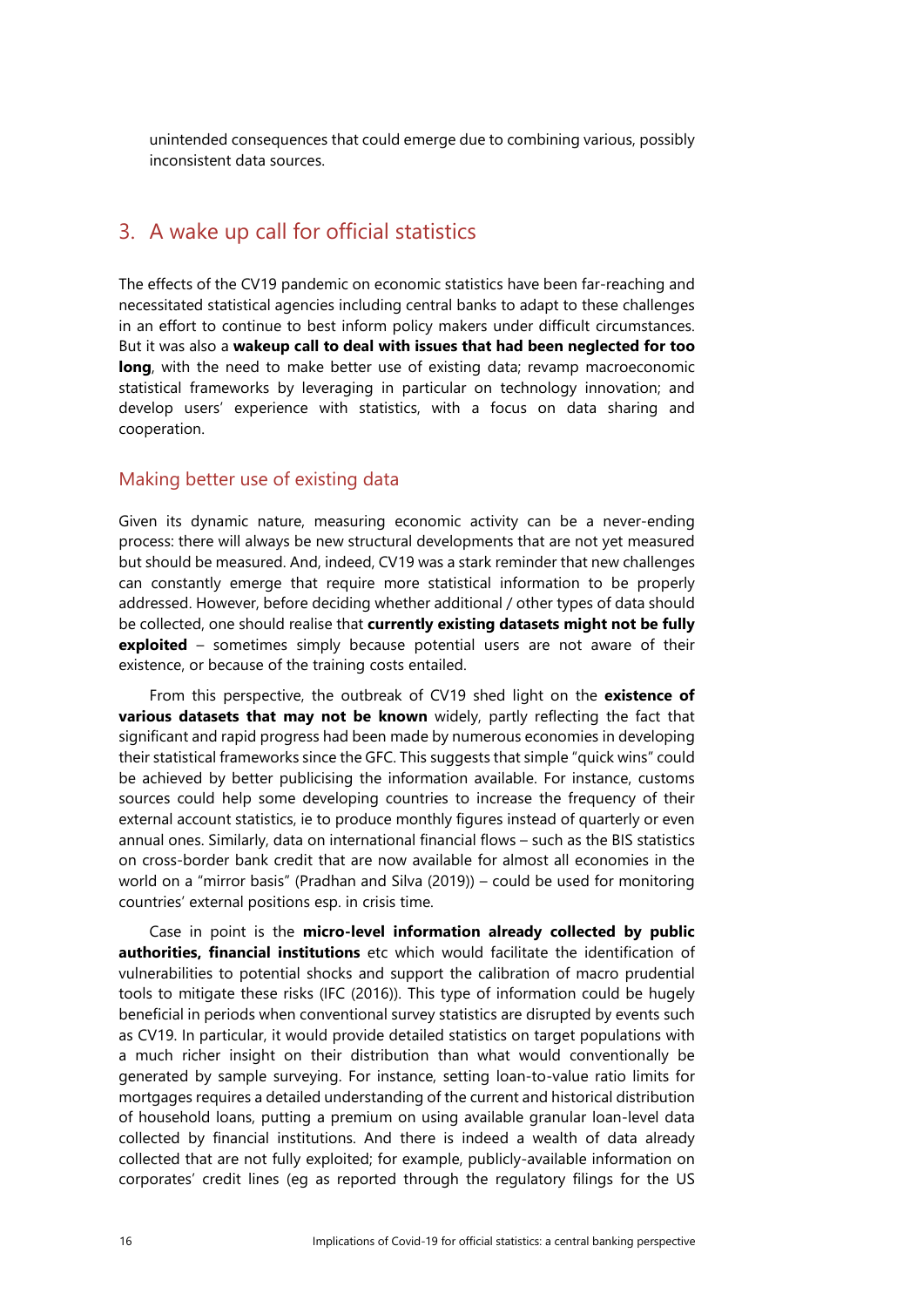Securities and Exchange Commission (SEC)) could provide useful insights on the demand for credit in times of financial stress. Yet in many places the tools to manage this information are not fully operational, making it difficult to answer in real time questions such as "*where is credit flowing?*". As a second best, many authorities have often to rely on commercial providers eg Bloomberg to monitor credit flows. These suggest that a key task for central banks is to make operational the large and structured financial data sets that are available – arguably a more pressing priority than exploring "new" alternative indicators.

Another example is the need to identify linkages between economic agents, esp. through common exposures that could favour the contagion of shocks. Counterparty information from eg instrument-level databases could be helpful in this regards, calling for enhancing the resilience of the underlying market infrastructure, especially by supporting the further development of global identifiers including parent relationships (LEIROC (2016)) so as to assess non-bank institutions and their interconnections with other parts of the financial system as well as their impact on system-wide risk (FSB (2020a)). Granular bank-level data could also shed light on the linkages between borrowers and specific intermediaries and facilitate the identification of the distribution of risks and systemic effects – which can be hidden by aggregated-level statistics, for instance when assets and liabilities are "matched" at the level of one sector but not at the level of a single but large institution, whose failure could put the entire system at risk.

Turning to so-called "**alternative" or "big data" sources, they currently mostly fall outside the official statistics boundary**. They can be quite diverse, comprising for instance third-party information, anecdotal evidence collected from economic units, data scraped from the internet as well as listed firms' financial results. As noted above, they could provide timelier, more frequent and complimentary insights to traditional, survey-based statistics. One point highlighted during CV19 was the potential value of "economic intelligence", eg more anecdotal information collected from various sources such as industry information, the press or even social media. This information (eg trading updates, company results, analysts' reports etc) can help contextualise the official statistics produced and mitigate potential compilation disruptions. And, indeed, a number of developing economies have expressed interest in looking at the experience of those countries where established economic intelligence functions had helped to mitigate the impact of the crisis to supplement (unavailable) official data and support policy decision making.

In addition, the pandemic suggested that central bank **statisticians may have to go beyond the traditional area covering economic and financial statistics**. Indeed, the various lockdowns imposed in 2020 highlighted the importance of webbased information, for instance to assess the importance of "paid for online" services in today's market economy, as well as the role played by "free" online services and the contribution they can make to economic resilience and human well-being. Furthermore, additional indicators could be looked at to facilitate the assessment of the resilience of an economy, especially in the area of health, sustainable development (eg impact of climate change) and more generally to get a better understanding of the role played by well-being issues (including factors such as public governance, the impact of inequalities, etc). As highlighted with the last global crises (GFC, CV19), a main objective would be to enhance global risk management cooperation to strengthen the resilience of increasingly complex economic and financial systems to potential systemic risks and "butterfly effects" (Goldin (2020)).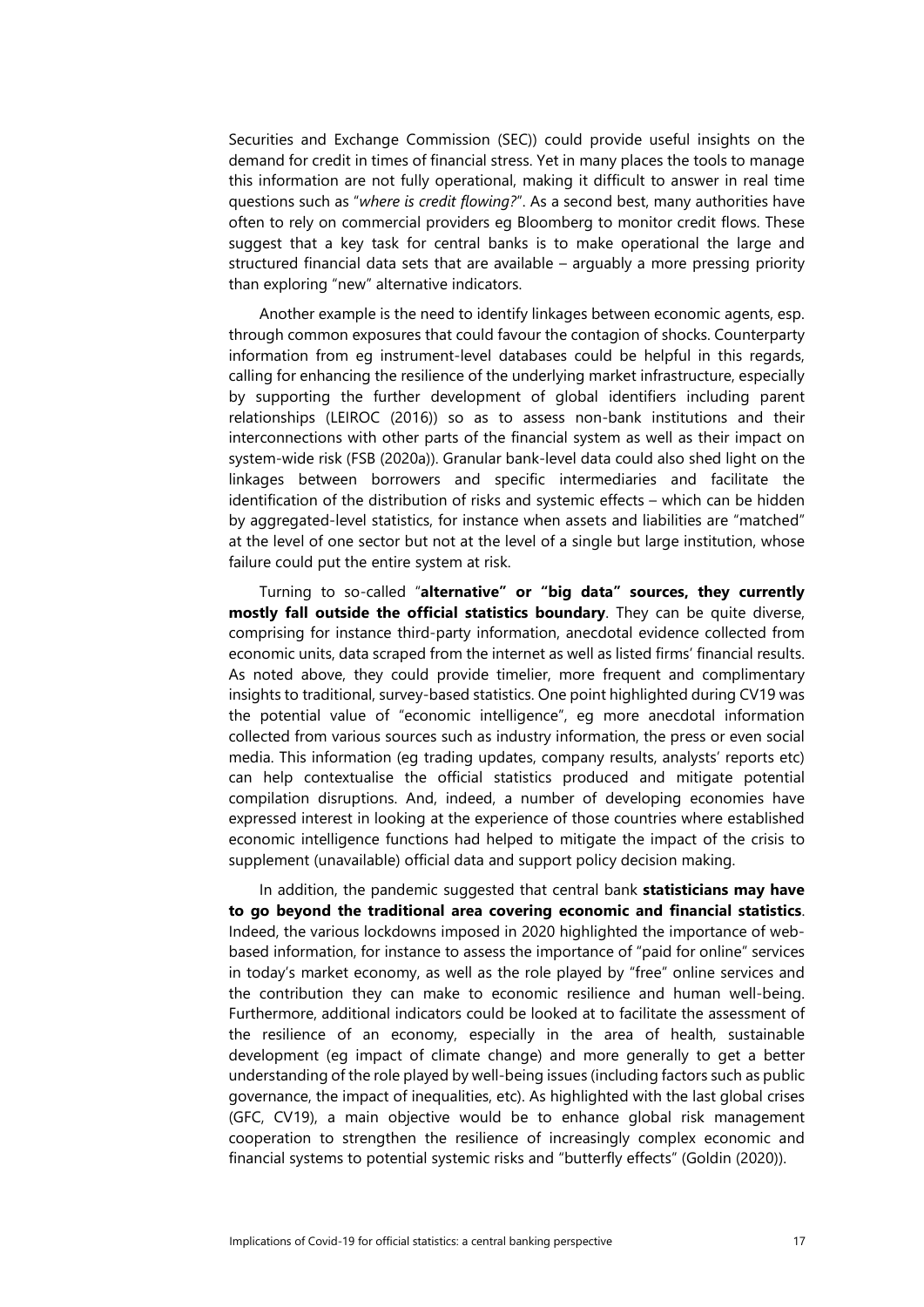#### <span id="page-19-0"></span>Revamping macroeconomic statistical frameworks by leveraging on technology innovation

Realising the full benefit of supplementary data to support official statistics calls for a **reassessment of our macroeconomic statistical frameworks** – in a way similar to what was undertaken in response to the GFC especially with the launch of the DGI endorsed by the G20. Such a review should focus first on ensuring an adequate integration in "main stream" measurement frameworks of the wide range of supplementary data sources available (eg the internet of things, micro-level data sets). It also calls for making further progress on the necessary IT underlying infrastructure to enhance the management of the increasing amount and variety of statistics compiled as well as the governance of the associated processes (IFC (2020)).

However, such a fundamental review may take time and energy. One solution would be **to start by enriching the financial accounts framework** that is already available in several jurisdictions. This framework can provide a plethora of potentially useful information across the main institutional sectors, including the full view of income, assets and liabilities across an economy (Çakmak et al (2020)). The addition of supplementary data sources would enhance this basis of information, to effectively inform monetary and financial stability policy decisions and facilitate the assessment of their implementation. It would also facilitate the compilation of distributional financial accounts (ECB Expert Group on Linking macro and micro data for the household sector (2020)).

Another way is to build on recent technological developments to **develop datasets which reflect the entire target population** or at least a much larger sample thereof. The importance of the CV19 related economic fallout suggests that this may be a good investment to augment conventional data compilation exercises (which have traditionally been based on a representative samples, drawn randomly from a broader population). In particular, a well-defined input sources development strategy could help to mitigate the uncertainty and risk associated with disruptions observed in the compilation of official statistics as happened during the crisis. However, developing such additional data sources is a long-term endeavour that can be costly and compete with the limited resources of national statistical systems. It would also require statisticians to refine the tools at their disposal to mine, analyse and compute them. The drive towards alternative data sources is therefore not necessary a saving grace, even for those developing economies that often face very specific problems with traditional statistics compilation processes

Other innovative ways in which statisticians can also expand the borders of their conventional statistical framework is by **using online surveys** to increase response rate. One can also re-apply some official statistics to serve other purposes in case of disruptions. An example of this would be economies that used various indicators (eg electricity consumption, monthly industrial production, business confidence) to infer some proxy of GDP during CV19. Another way would be to expand bi- or multivariate time series analyses in order to develop official statistics based in parallel on conventional inputs and on web-based data sourcing – for instance to identify possible relationships between such complementary approaches and develop alternative process supporting the compilation of official data (with the caveat that those relationships may not be stable over time, depending for instance on the state of the economy or on policy actions).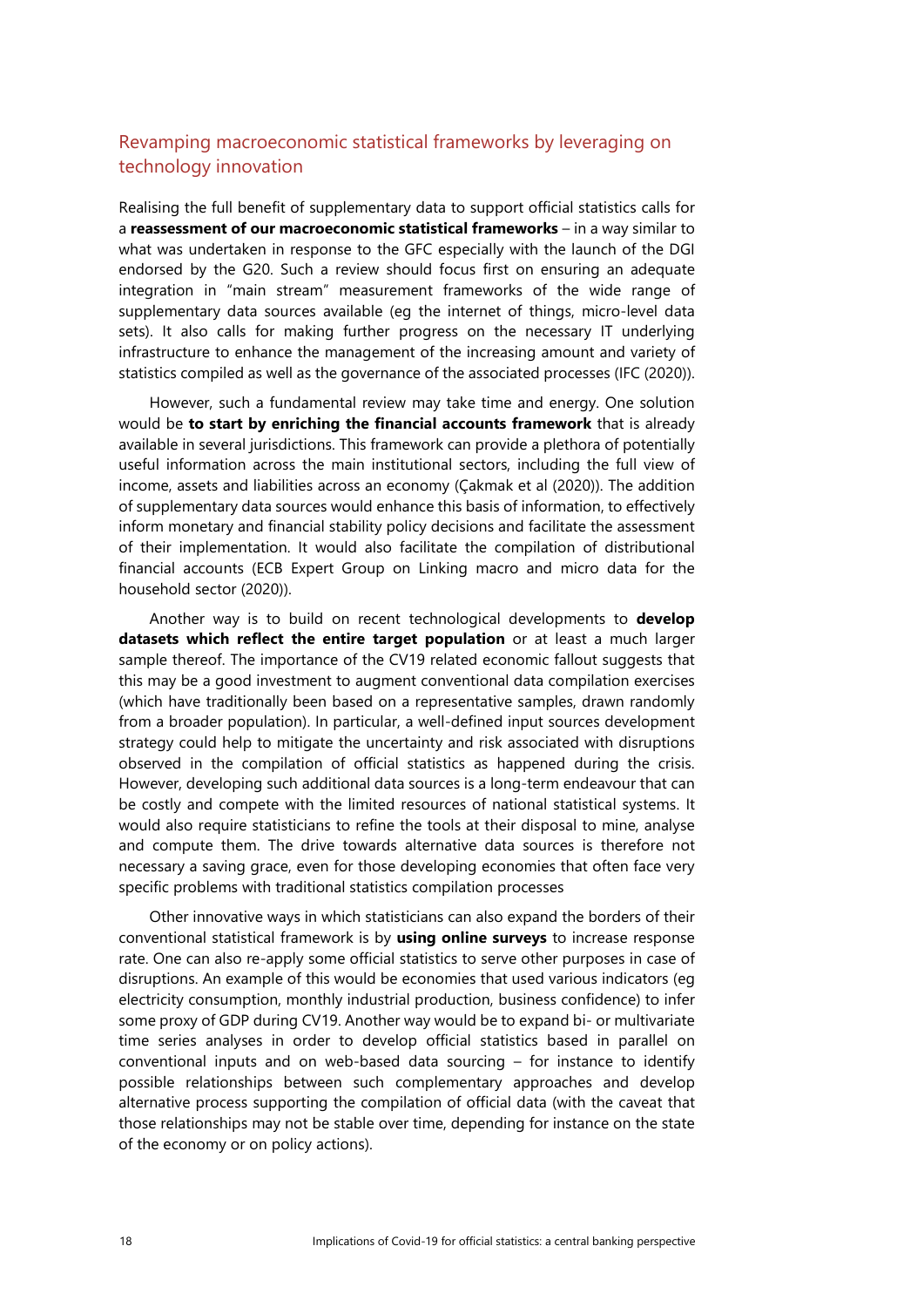Lastly, **digital innovation could more generally help to accelerate the production of official statistics**. A more automated linking between granular (eg institution- and instrument-level) datasets available in the economy and the macro statistical frameworks could help to compress compilation times, provide more frequent indicators, and reduce revisions. As analysed above, this would be of great interest for users in central banks.

#### <span id="page-20-0"></span>Supporting users' experience with statistics by promoting data sharing and cooperation

CV19 has forced **statisticians to revisit the services they provide to their stakeholders**, for instance to increase the frequency and/or timelines of their estimates to better support policy decision. It was also an opportunity to revisit general user experience with official statistics. Several issues deserved to be considered for this purpose. For instance, are users utilising the generated statistics to their full potential? Are they made sufficiently aware of the opportunities of specific data sets? Where should users turn to get statistical information and how should the official statistical framework be set up to facilitate this process?

The starting point is that **thinking the unthinkable has become a key priority** for statisticians supporting policy makers in the aftermath of CV19. The reason is that CV19 has triggered structural shifts in the economy, destabilising existing relationships and leading to unprecedented policy decisions. Proactive action in the face of such uncertainty is critical: without appropriate data, policy makers will have at their disposal irrelevant historical estimates, or will simply have to rely on anecdotal evidence, which would clearly be sub-optimal given the issues at stake.

One way to go for answering these questions is **cooperation**. CV19 highlighted the importance of ex ante coordination among public authorities so that adequate processes were already in place to allow for an effective exchange of information when the crisis occurred. This also requires to develop data sharing within and between agencies producing statistics so that databases can be linked in a coherent way, also helping to limit the reporting burden for the economy (IFC (2015)). The South African Reserve Bank is for example currently developing a framework for a consumer credit register serving multiple stakeholders with the intention to deliver granular information on consumer loans. Moreover, the need for statisticians to deal with new, alternative sources and to try to be prepared for the unthinkable puts a premium on the sharing of experience, not just to access data but also to get a better sense of their actual content/limitations. In particular, statisticians would benefit from knowing about the initiatives that have worked in other fields, to the extent that these can be at least partially emulated in their own areas.

**At the international level**, the sudden data needs highlighted by CV19 underlined the merit of having a good exchange of economic information between countries. Point in case refers to those places for which the impact of activity in a large trading partner is of key importance. For instance, the Bank of Japan devoted significant attention at the start of CV19 on the high-frequency indicators available for Japan's main trading partners, such as traffic congestion in China and motor vehicle sales in major advanced economies (Bank of Japan (2020b)). Another successful example has been the increased sharing of granular data between authorities at the global level initiated after the GFC and that proved particularly helpful in monitoring the consequences of the current pandemic. In particular,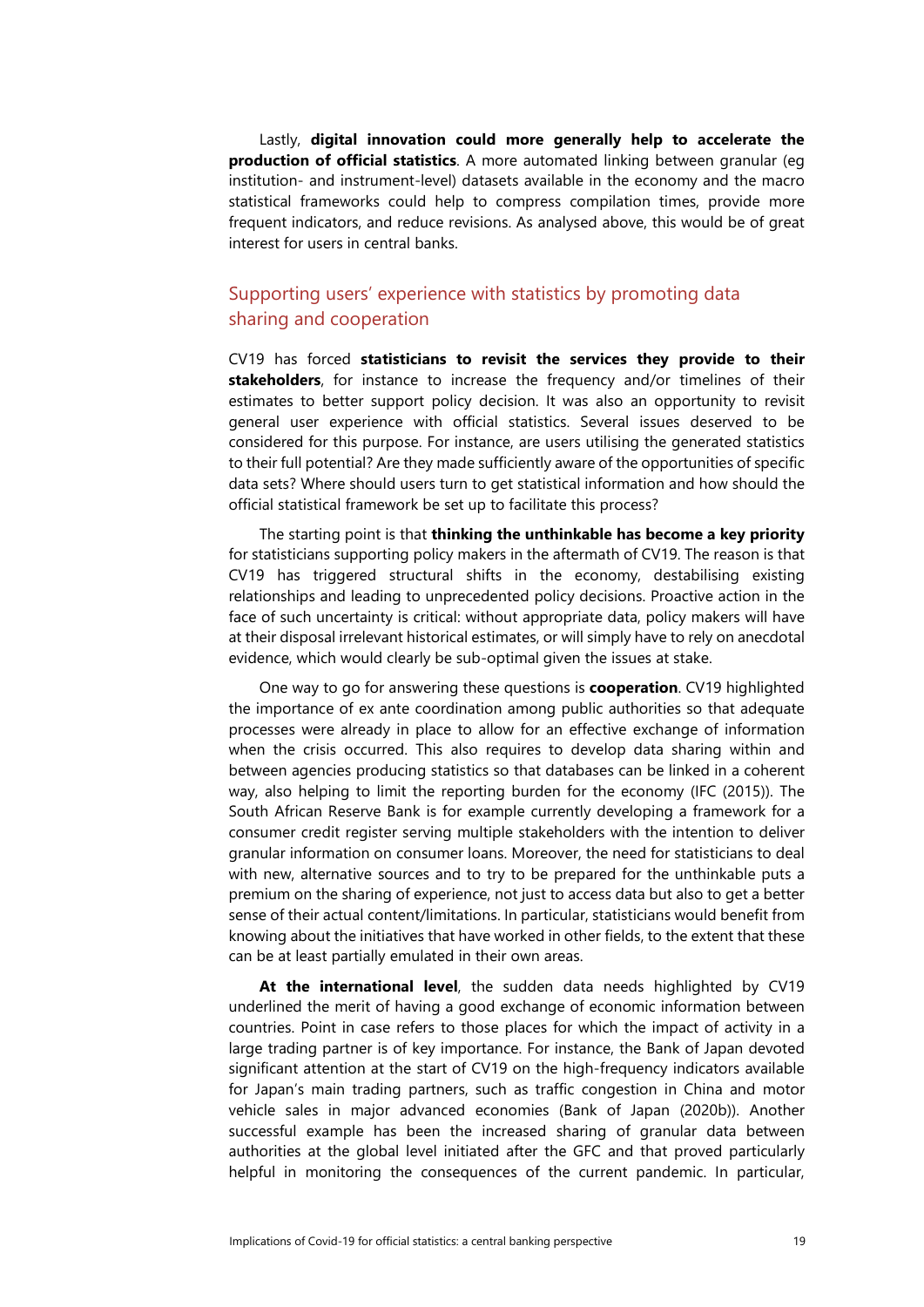balance sheet information about systemically important banks is now regularly stored and analysed on behalf of participating supervisory authorities in the BIS-hosted International Data Hub.[14](#page-21-0) In addition, the international community quickly responded to the crisis by promoting platforms allowing statisticians to exchange on experience a well as to provide general guidance on methodological issues posed by CV19. For instance, the International Monetary Fund (IMF) has launched a [Special Series on](https://www.imf.org/en/Publications/SPROLLs/covid19-special-notes#STA)  [COVID-19](https://www.imf.org/en/Publications/SPROLLs/covid19-special-notes#STA) to assist compilers on a wide range of topics, such as the treatment of restructured loans, the recording of government support to households and businesses, continuity in external sector statistics, etc. Similarly, the Organisation for Economic Cooperation and Development (OECD) has set up a [Tackling coronavirus](https://www.oecd.org/coronavirus/en/) website with a dedicated workspace to exchange best practices and experiences. Turning to Eurostat, it has published numerous guidelines and methodological notes in the context of the pandemic, for instance on the treatment of time series, the statistical implications of policy measures, the estimation and imputation of missing data, and seasonal adjustment techniques. Last but not least, the BIS Irving Fisher Committee on Central Bank Statistics (IFC) has maintained a [Covid-19 Statistical](https://www.bis.org/ifc/covid19.htm)  [resources page](https://www.bis.org/ifc/covid19.htm) to provide information on statistical initiatives among central banks, national statistical institutes, academia and international organisations (included the Eurostat-IMF-OECD initiatives referred to above) regarding the production, dissemination and use of economic and financial statistics. [15](#page-21-1)

Another avenue is to **develop a "central marketplace" to increase accessibility to official statistics**. This is already being implemented in a number of countries, and may well be expanded at the global level – for instance by asking relevant international agencies to set up unified statistical portals where information (eg actual data values, input source, compilation methodologies, potential limitations etc) from different countries could be made centrally available. [16](#page-21-2) It would also provide an opportunity for statisticians to provide guidance to the users of their data, including policy makers, market analysts, journalists etc. This is key to promote statistical literacy and communicate on the context behind the numbers considered. Such a global information repository would have been particularly helpful during CV19, by facilitating users' navigation through the official statistics available despite the disruptions mentioned above. For instance, many users were looking for guidance to deal with increased uncertainty and in particular to rely on alternative sources to supplement official statistics with a sufficient degree of confidence. Statisticians are surely the best placed to advice users on these types of issues depending on specific situations: for example, to judge which data sets had been disrupted the most (eg real versus financial variables), their degree of reliability, and how they should be interpreted. Statisticians can thus play an instrumental role to improve statistical

<span id="page-21-1"></span><sup>15</sup> Se[e https://www.bis.org/ifc/covid19.htm.](https://www.bis.org/ifc/covid19.htm)

<span id="page-21-2"></span><sup>16</sup> For instance by building on the US experience of the [Federal Reserve Economic Data \(FRED\)](https://fred.stlouisfed.org/) data service, which is updated daily and allows access to over 500,000 financial and economic data series from more than 100 public and proprietary sources. At the international level, the Principal Global [Indicators](https://www.principalglobalindicators.org/?sk=E30FAADE-77D0-4F8E-953C-C48DD9D14735) is an initiative that aims to facilitate the monitoring of economic and financial developments for G20 jurisdictions and is a joint undertaking of the Inter-Agency Group of Economic and Financial Statistics (IAG).

<span id="page-21-0"></span><sup>&</sup>lt;sup>14</sup> At the global level, the main improvements achieved with the DGI have been related to the regulated banking sector, especially with the recommendations to improve the collection of international banking statistics and the set-up of the BIS-hosted international data hub for global systemic institutions (Bese Goksu and Tissot (2018)).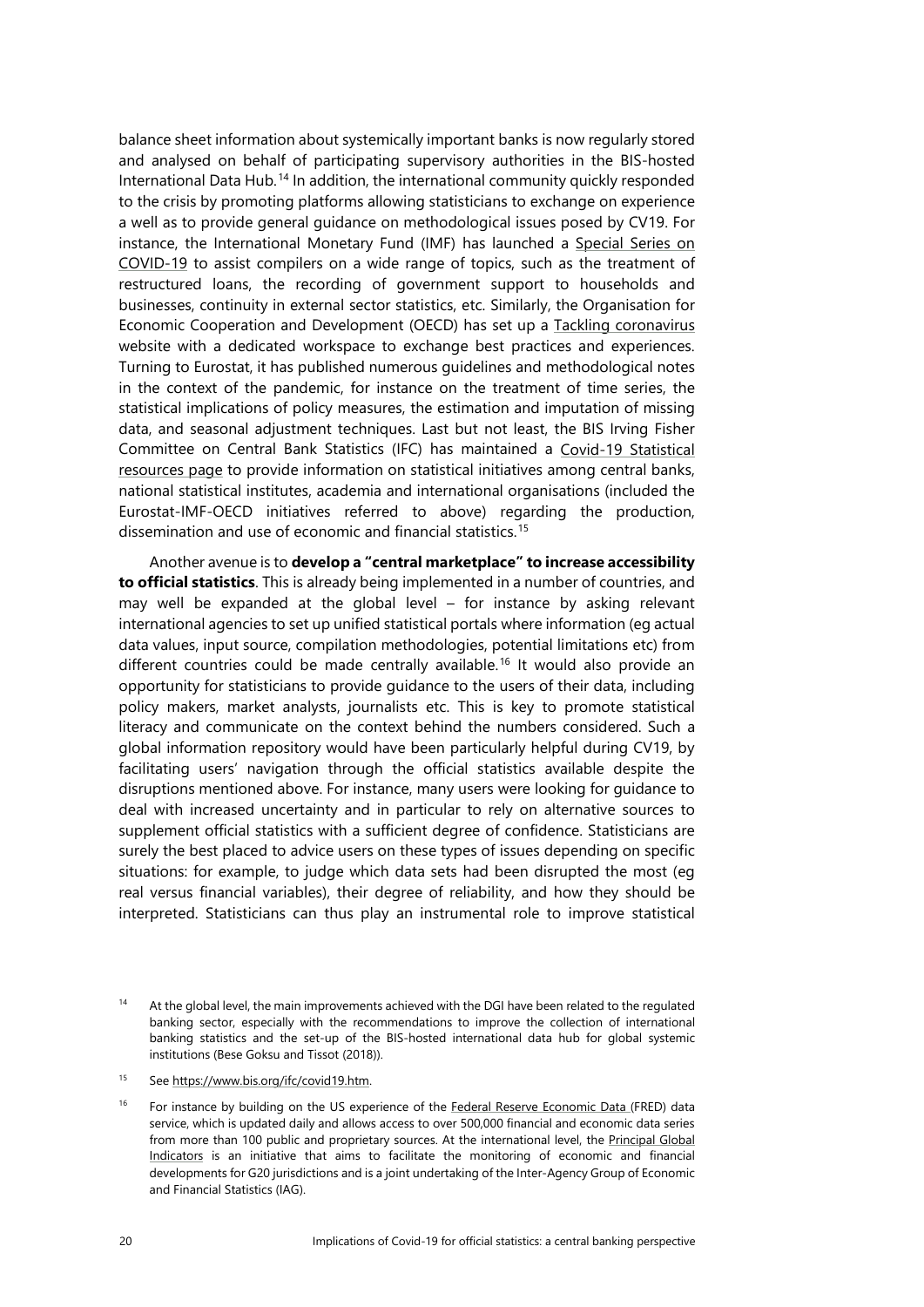literacy amongst various stakeholders, in turn enhancing the usefulness of the information they provide.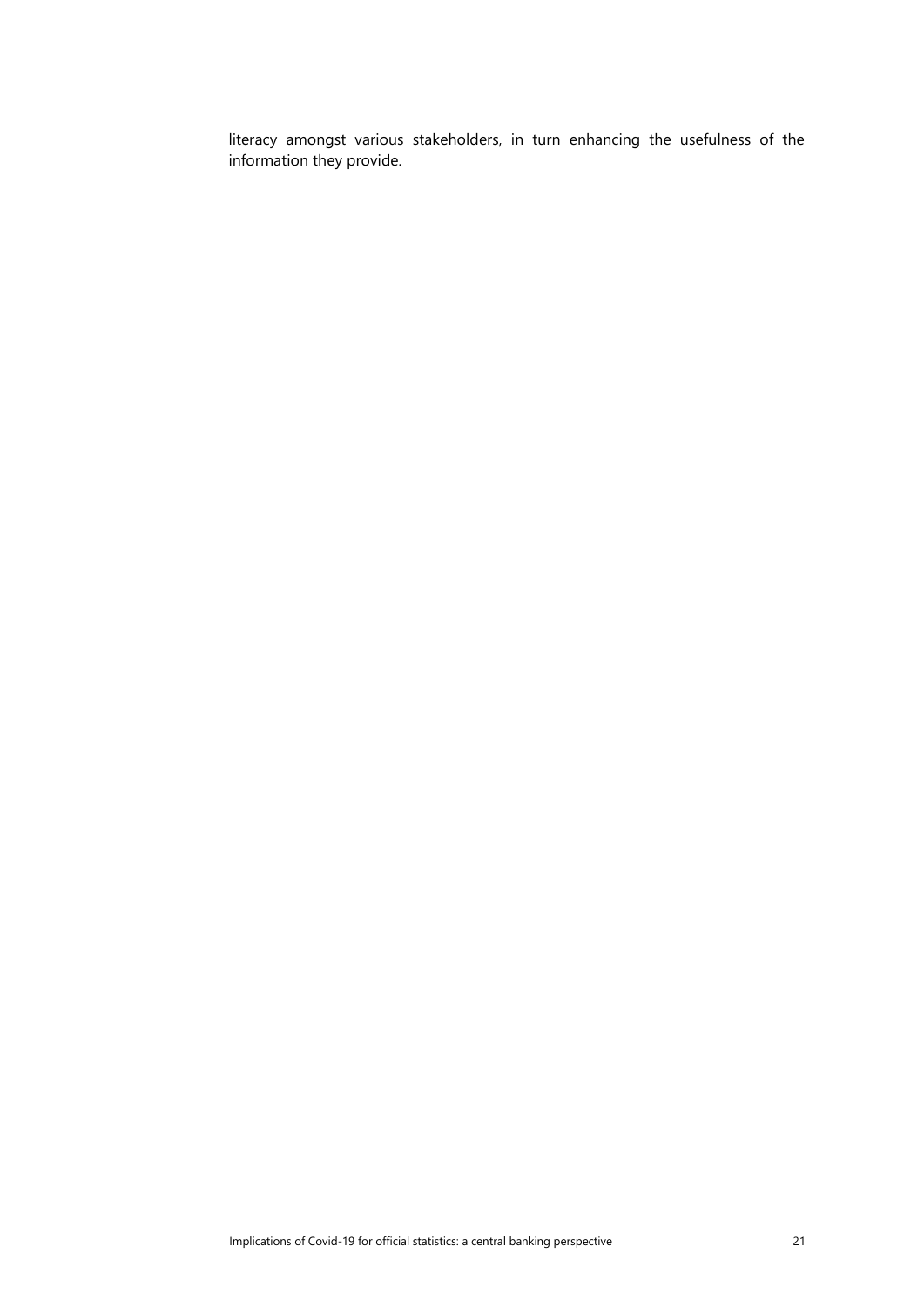### <span id="page-23-0"></span>References

Aguilar, P, C Ghirelli, M Pacce and A Urtasun (2020): "Can news help measure economic sentiment? An application in Covid-19 times", *Bank of Spain Documentos de Trabajo*, no 2027.

Aldasoro, I, T Ehlers, P McGuire and G von Peter (2020): "Global banks' dollar funding needs and central bank swap lines", *BIS Bulletin*, no 27, July.

Amstad, M, G Cornelli, L Gambacorta and D Xia (2020): "Investors' risk attitudes in the pandemic and the stock market: new evidence based on internet searches", *BIS Bulletin*, no 25, June.

Australian Bureau of Statistics (2020): *Government Finance Statistics, Australia*, September.

Avdjiev, S, E Eren and P McGuire (2020): "Dollar funding costs during the Covid-19 crisis through the lens of the FX swap market", *BIS Bulletin*, no 1, April.

Avdjiev, S, P McGuire and G von Peter (2020): "International dimensions of EME corporate debt", *BIS Quarterly Review*, June, pp 1–13.

Banerjee, R, A Illes, E Kharroubi and J Serena (2020): "Covid-19 and corporate sector liquidity", *BIS Bulletin*, no 10, April.

Bank of Japan (2020a): « Impact of COVID-19 on Private Consumption », *Outlook for Economic Activity and Prices*, July, Box 3.

——— (2020b): « Developments in overseas Economies since the Outbreak of COVID-19 », *Outlook for Economic Activity and Prices*, April, Box 1.

Bean, C (2016): *Independent review of UK economic statistics*, March.

Bese Goksu, E and B Tissot (2018): "Monitoring systemic institutions for the analysis of micro-macro linkages and network effects", *Journal of Mathematics and Statistical Science*, vol 4, April.

Bidarbakhtnia, A (2020): "Surveys under Lockdown; a pandemic lesson", United Nations Economic and Social Commission for Asia and the Pacific (ESCAP), *Stats Brief*, no 23, April.

BIS (2020): "BIS international banking statistics at end-March 2020", *Statistical Release*, 22 July.

Borio, C, R Mc Cauley and P McGuire (2017): "FX swaps and forwards: missing global debt?", *BIS Quarterly Review*, September, pp 37–54.

Bureau of Labor Statistics (BLS) (2020): "The impact of the COVID-19 pandemic on food price indexes and data collection", *Monthly Labor Review*, August.

Çakmak, B, C Gökçe Zeybek, B Tissot and B Tunç (2020): "Using financial accounts: A central banking perspective", *Statistical Journal of the IAOS*, 1 – 15, June.

Castelletti B, M Delorme, P Diev, Y Kalantzis, A Lalliard and M Mogliani (2020): "Covid-19 and monitoring economic activity: the contribution of high-frequency data", *Banque de France Blog Post*, n°174.

Cavallo, A (2020): "Inflation with Covid consumption baskets", *NBER Working Paper*, no 27352.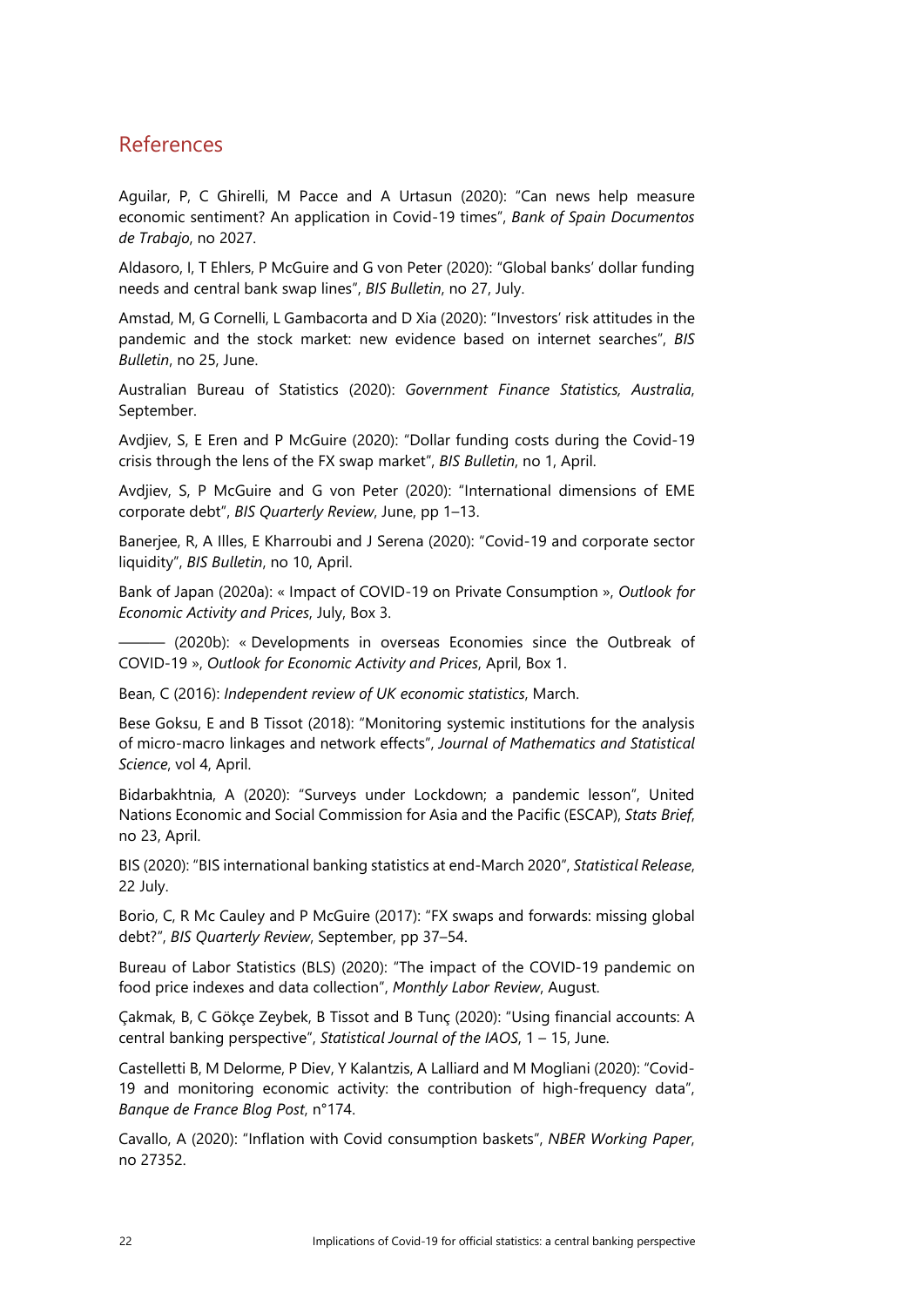Cecchetti, S and K Schoenholtz (2020): "The Price is Not Right: Measuring Inflation in a Pandemic", Money & Banking, 26 May.

Central Bank of Chile (2020): "The pandemic shock and the economic response: Evidence from Chilean firms", *Monetary Policy Report*, Box II.2, September.

Committee for the Coordination of Statistical Activities (CCSA) (2020): *How COVID-19 is changing the world: a statistical perspective*, May.

Davies, O, S Kösem and S Whitaker (2020): "Predicting Covid-19's impact on GDP: how can high-frequency data help us?", Bank of England, *Bank Overground*, October.

Deutsche Bundesbank (2020): "A weekly activity index for the German economy", *Monthly Report*, May, pp 68-70.

Diewert, W and K Fox (2020): "Measuring real consumption and CPI bias under lockdown conditions", *NBER Working Paper*, no 27144.

Ducharme, LM, J Tebrake and Z Zhan (2020): "Keeping Economic Data Flowing During COVID-19", *IMF Blog*, 26 May.

European Central Bank (ECB) (2020a): *Clarifications regarding AnaCredit reporting in light of the COVID-19 crisis*, 15 May.

——— (2020b): *Supervisory reporting measures in the context of the coronavirus (COVID-19) pandemic*, 15 April.

ECB Expert Group on Linking macro and micro data for the household sector (2020): "Understanding household wealth: linking macro and micro data to produce distributional financial accounts", *ECB Statistics Paper Series*, no 37, July.

Financial Stability Board (FSB) (2013): "Policy Framework for Addressing Shadow Banking Risks in Securities Lending and Repos", *FSB Report*, August.

——— (2020a): *Global Monitoring Report on Non-Bank Financial Intermediation*, January.

——— (2020b): *Holistic Review of the March Market Turmoil and COVID-19 pandemic: Financial stability impact and policy responses*, November.

Financial Stability Board and International Monetary Fund (2009): *The financial crisis and information gaps*.

——— (2015): *The financial crisis and information gaps – Sixth Implementation Progress Report of the G20 Data Gaps Initiative*.

Gerardin, M and M Ranvier (2020): "How firms are adapting to the lockdown: insights from text mining", *Banque de France EcoNotepad*, no 160.

Goel, T and J Serena (2020): "Bonds and syndicated loans during the Covid-19 crisis: decoupled again?", *BIS Bulletin*, no 29, August.

Goldin, I (2020): "Rethinking global resilience", *IMF Finance & Development*, September.

Hinge, D (2020): "Covid-19 policy-making and the need for high-speed data", *Central Banking*, 19 August.

Hopkins, A and M Sherman (2020): "How has the COVID-19 Pandemic Affected Daily Spending Patterns?", *Central Bank of Ireland Behind the Data*, April.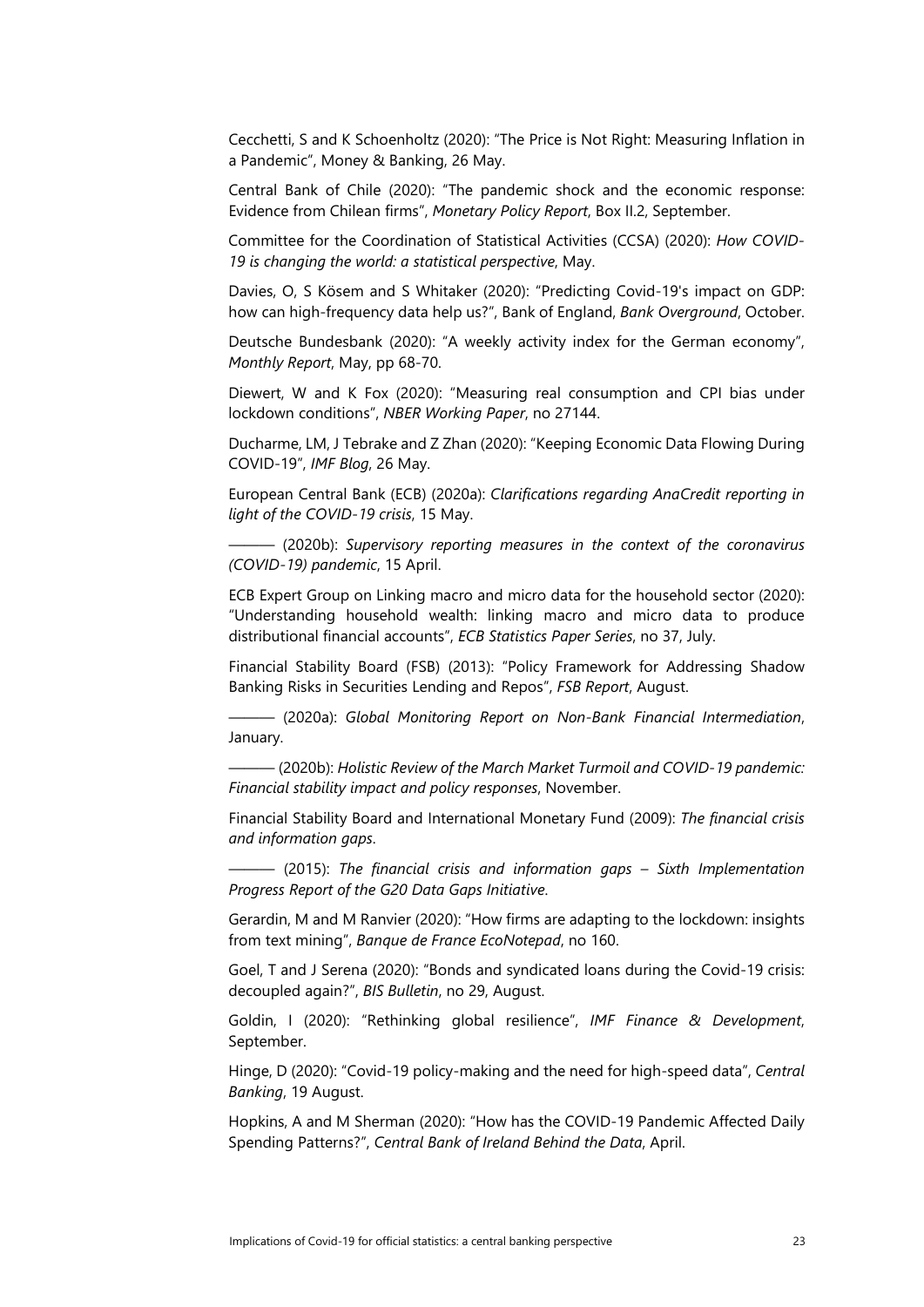Hull, I (2020): "COVID-19 in real time: A collaborative approach from central banks, academia, and the private sector", *VOX EU*, CEPR, 23 July.

Inter secretariat Working Group on National Accounts (ISWGNA) (2020): *National Accounts Statistics Continuity*,

International Labour Organization (ILO) (2020): *COVID-19 impact on the collection of labour market statistics*, 11 May.

International Monetary Fund (2020a): "Ensuring Continuity in the Production of External Sector Statistics during the COVID-19 Lockdown", *Special Series on COVID-19*, 18 April.

——— (2020b): "COVID-19: How to Record Government Policy Interventions in Fiscal Statistics", *Special Series on COVID-19*, 18 April.

Irving Fisher Committee (2015): "Data-sharing: issues and good practices", *IFC Report*, no 1, January.

——— (2016): "Combining micro and macro statistical data for financial stability analysis", *IFC Bulletin*, no 41, May.

——— (2018): "Central banks and trade repositories derivatives data", *IFC Report*, no 7, October.

——— (2020): "Computing platforms for big data analytics and artificial intelligence", IFC *Report*, no 11, April.

INSEE (2020): "High-frequency" data are especially useful for economic forecasting in periods of devastating crisis", *Point de Conjoncture*, June, pp 29-34.

Kothari, S, D Blass, A Cohen, S Rajpal and SEC Research Staff (2020): "U.S. Credit Markets Interconnectedness and the Effects of the COVID-19 Economic Shock", *US Securities and Exchange Commission Staff Report*, October.

Le Gallo, F and K Schmitt (2020): "Measuring international travel during the Covid-19 pandemic", *Banque de France EcoNotepad*, n°184.

Legal Entity Identifier Regulatory Oversight Committee (LEIROC) (2016): *Collecting data on direct and ultimate parents of legal entities in the Global LEI System – Phase 1*, March.

Lewis, D, K Mertens and J Stock (2020): "Monitoring Real Activity in Real Time: The Weekly Economic Index", *Federal Reserve Bank of New York Liberty Street Economics*, March 30.

Pradhan, S-K and J-F Silva (2019): "Using mirror data to track international banking", *IFC Working Papers*, no 19, December.

Schrimpf, A, H Shin and V Sushko (2020): "Leverage and margin spirals in fixed income markets during the Covid-19 crisis", *BIS Bulletin*, no 2, April.

South African Reserve Bank (SARB) (2020): "The impact of COVID-19 on economic statistics", Box 1, *Quarterly Bulletin*, June.

Tissot, B (2019): "Financial big data and policy work: opportunities and challenges", *Statistical Working Papers*, Eurostat, KS-TC-19-001-EN-N.

United Kingdom Government Statistical Service (GSS) (2020): *Tips for urgent quality assurance of ad-hoc statistical analysis*, April.